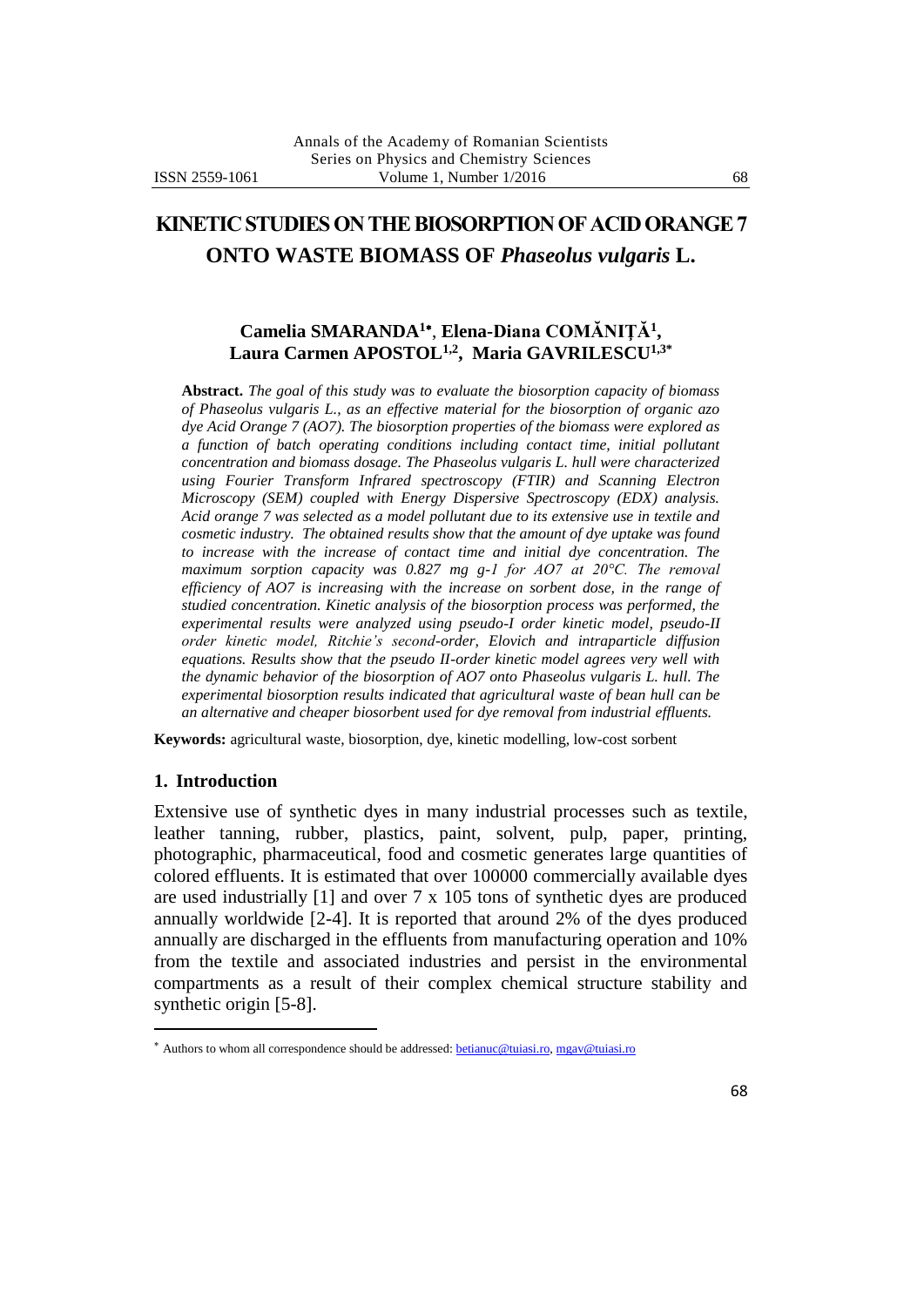An important class of synthetic dyes widely used in the textile, pharmaceutical, food and cosmetic industries are azo dyes, which represent almost 60-70% of all organic dyes produced in the world [2, 4] and is estimated that over than 3000 azo dyes are on the market [3, 9]. These compounds are water soluble anionic dyes, containing at least one azo group  $(-N = N)$  as the molecule chromophore, one or more acidic groups.

Discharging of industrial effluents containing azo dyes in water resources must be avoided, because these compounds can contribute to water toxicity and represent an increasing risk for human beings [10, 11] and aquatic organisms [12-15], because these compounds are known to be toxic [16], carcinogenic, mutagenic [17], teratogenic [9, 18-22]. It has been established that the main cause of its chronic toxicity is the electron-withdrawing character of the azo group, which develops an electron deficiency and becomes reduced to carcinogenic amino compounds. The toxic effects of the azo dyes may result from the direct action of the agent itself or of the aromatic amine derivatives generated from the cleavage of the azo bonds [7, 23], which are more toxic and carcinogenic [3, 4, 16, 24].

Due to the synthetic origin of dyes in industrial effluents, cannot be efficiently decolorized by conventional methods and adequate treatment technologies prior to discharging into receiving water bodies are required. Among various methods, the adsorption occupies an important place in dyes removal.

There is comprehensive literature concerning the adsorption of dyes from industrial effluents onto natural materials (clay minerals, zeolites, other siliceous materials and modified minerals) [25-35]; onto complex materials (eg. chitin, chitosan, cross-linked chitosan) [36-43], and especially using activated carbons (prepared by different materials e.g. coal, coconut husk and shells, wood, rise husks and straw, coir pith, natural minerals, seed of plants, olive stones, corncob, sawdust, jute fiber etc.) as adsorbent [6, 44-48], but their use is sometimes limited due to high costs [49].

In recent years, special attention has been given to low-cost treatment methods and natural materials which are by-products or wastes generated in large quantities from industrial [50, 51] and agricultural activities [52-54]. These kinds of materials have been evaluated as low cost adsorbents, abundantly available, renewable nature and environmental friendly materials [52].

In 2014, Kyzas and Kostoglou [55], introduced a new term to describe such kind of biosorbent which are called "green adsorbents" and the process is named "green adsorption". It is known that the key-element of each adsorbent material is its adsorption capacity, green adsorbents are generally inferior regarding their adsorption capacity, comparative with other conventional adsorbents, but their lowcost and availability makes them competitive [41, 49].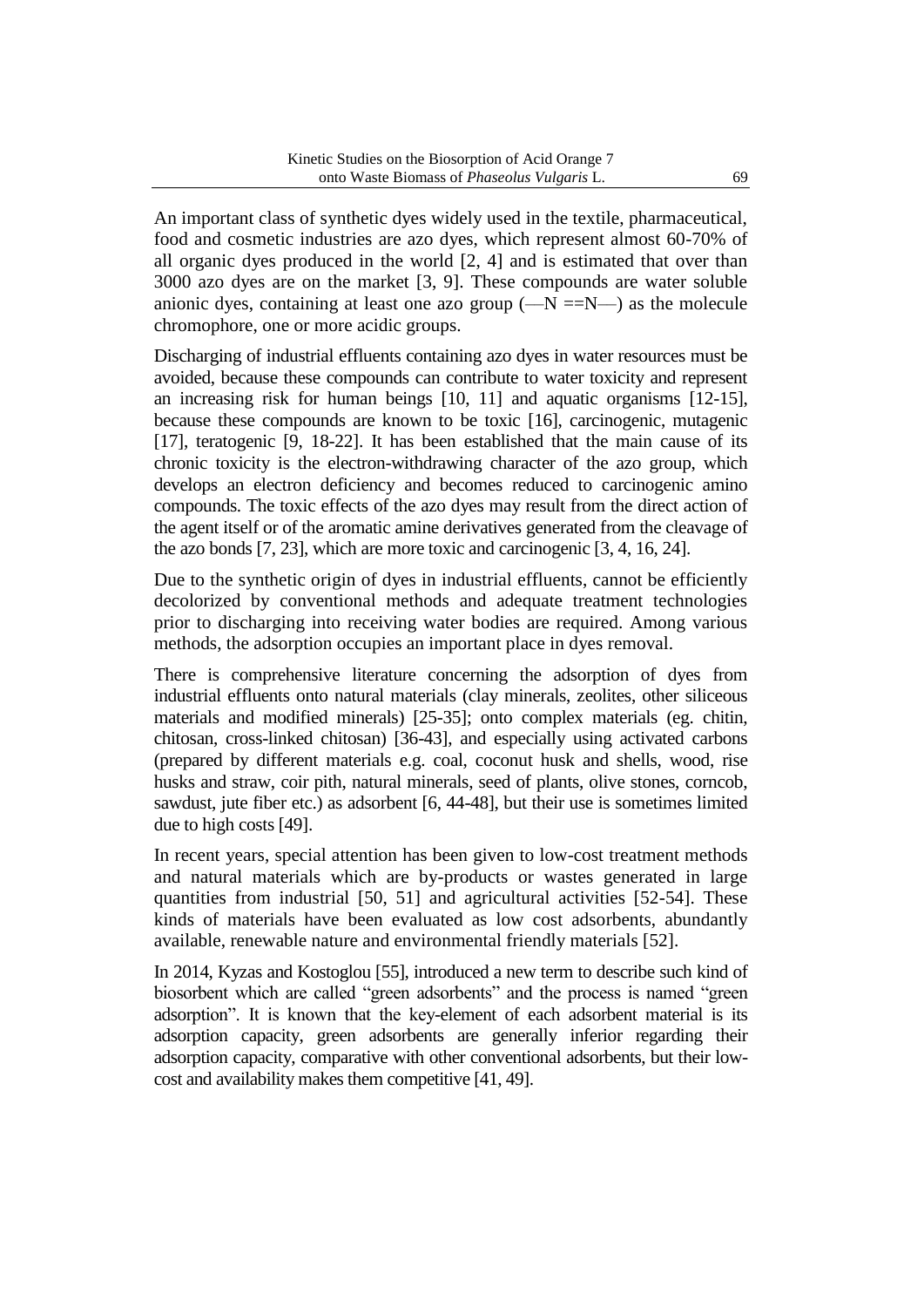The basic components of the agricultural waste mainly consist of cellulose, hemicellulose, lignin, lipids, proteins, sugars, water, hydrocarbons, and starch, containing a variety of functional groups [56, 57]. The lignin cellulosic biomass shows a potential adsorption capacity for a wide range of pollutants, holding the functional groups such as hydroxyl, carboxyl, phenols, methoxy etc. that can participate in binding the pollutants [16].

The adsorption of dyes from the aqueous solutions has been studied onto various agricultural solid waste such as: rice husk and straw [58-65], guava seed [66, 67], guava leaves [68], peanut hull [69, 70], coconut shells [71, 72], orange and banana peel [56, 73, 74], grapefruit peel [75], lemon peel [76], garlic peel [77], durian peel [78], tea waste [79-81], coffee husks [82], wood sawdust [83, 84], coniferous pinus bark [85], eucalyptus barks [37, 86, 87], rubber wood sawdust [88], de-oiled soya [89], soybean stalk [90], sunflower seed shells [91], olive pomace [92], maize cobs [93, 94], cotton waste [58], pumpkin seed hull [95], mango seed [96], sugar beet pulp [97, 98], sugarcane bagasse [24, 62, 99, 100], spent brewery grains [1, 101], papaya seeds [102], hazelnut shells [8, 103], grapes stalks [104], corn bark [104], poplar leaf [106], pineapple leaf [107], pistachio hull [108], jackfruit peels [109] etc.

In this general context, the present investigation is focused to evaluate the biosorption potential of agricultural waste of *Phaseolus vulgaris* L., in order to uptake Acid Orange 7 from aqueous media. AO7 is an acid monoazo dye, currently used in tanneries, in cosmetic, in paper and textile industries [66] and its presence in effluents causing obvious environmental problems [4]. The results reveal that bean hull could be employed as an effective low-cost and easily available biosorbent for the removal of azo dye – Acid orange 7.

## **2. Experimental**

# **2.1. Biosorbent**

*Phaseolus vulgaris* L. or common bean is an herbaceous annual plant from the *Fabaceae* family, originated in Central and South America and now is cultivated in many parts of the world. The bean hulls are abundantly available. The *Phaseolus vulgaris* L. waste used in this study was obtained from a local farm. Before using as biosorbent, the waste was washed several times with distilled water to remove dust particles and water-soluble impurities. After that, the material was dried at 40ºC for 24h. The dried sample was crushed using a laboratory mill (Retsch GM 200, Germany). Finally, the bean hull were sieved and classified. No other chemical or physical treatments were performed prior to biosorption experiments. The biosorbent was stored in plastic boxes for further use. For the experimental study bean hull (BH) fractions with size less than 3 mm were used.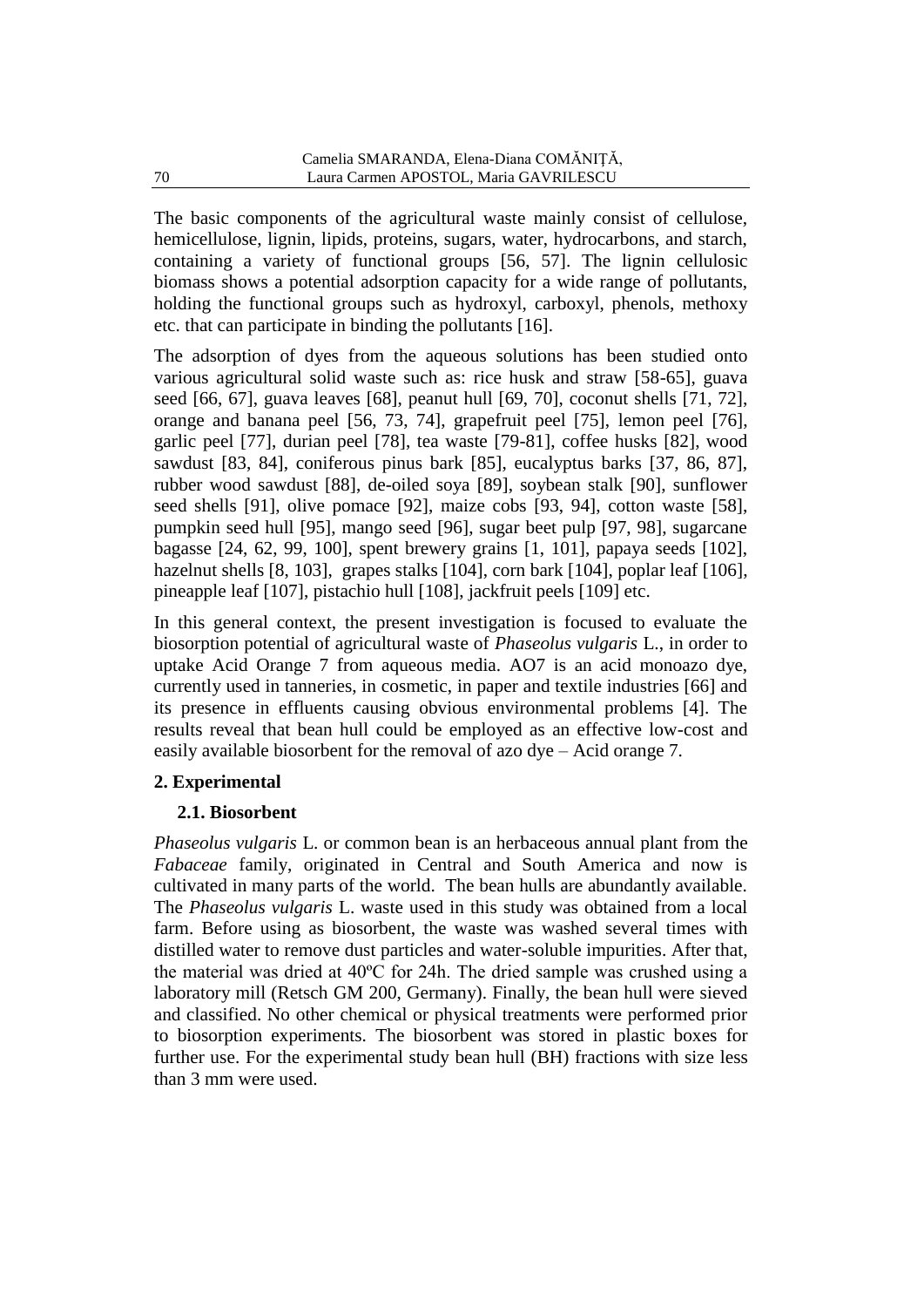The surface morphology and fundamental physical-chemical properties of biosorbent material were characterized using the scanning electron microscope coupled with EDX Analysis (Leica Cambridge S360 Scanning Electron Microscope, SEM), at 20 kV and a 1000×magnification. Prior to analysis, the samples were coated with a thin layer of gold under argon atmosphere.

The functional groups available on the surface of the BH sample were detected using Fourier Transform Infrared (FTIR) analysis. Fourier Transformed Infra Red analysis was performed in a BOMEN MB 104 spectrometer, with a resolution of 4 cm-1 and a speed of 21 scans min-1. The total number of scans was 32. The sample pellets were prepared in KBr. The spectrum was recorded from the range  $4000$  to  $500 \text{ cm}^{-1}$ .

| <i><b>Characteristic</b></i>                     | <b>Information</b>             |
|--------------------------------------------------|--------------------------------|
| <b>CAS</b>                                       | 633-96-5                       |
| CI                                               | 15510                          |
| Formula                                          | $C_{16}H_{11}N_2NaO_4S$        |
| Commercial name                                  | Orange II                      |
| Molecular weight $(g \text{ mol}^{-1})$          | 350.33                         |
| $\lambda_{\text{max}}$ (nm)                      | 485                            |
| Molar volume $\text{(cm}^3 \text{ mol}^{-1})$    | 280.26                         |
| Molecular volume $(\AA^3 \text{ molecule}^{-1})$ | 231.95                         |
| Molecular surface $(\AA)$                        | 279.02                         |
| Molecular dimensions (nm)                        | $1.24 \times 0.68 \times 0.22$ |
|                                                  | $1.27 \times 0.70 \times 0.33$ |
|                                                  | $1.36 \times 0.73 \times 0.23$ |
| Natural pH in deionized water                    | 6.1                            |
| Polarity                                         | 9.6                            |
| pKa                                              | $pK_1=11.4$                    |
|                                                  | $pK_2=1.0$                     |

**Table 1.** General characteristics of Acid orange 7

#### **2.2 Adsorbate**

Acid Orange 7 is an anionic sulfonated monoazo dye, with one azo bonds, chemical name according to EU inventory is sodium 4-[(2-hydroxy-1 naphthyl)azo]benzene sulfonate, synonymous with Orange II. The molecular structure and other general information about the AO7 dye are presented in Table 1 [5, 22, 66, 110].

Acid Orange 7 was provided by Sigma Aldrich. The chemical was used without further purification. Dye was weighed and then dissolved in a proper deionized water volume to prepare the stock solution of 1000 mg  $L^{-1}$ . The dye solutions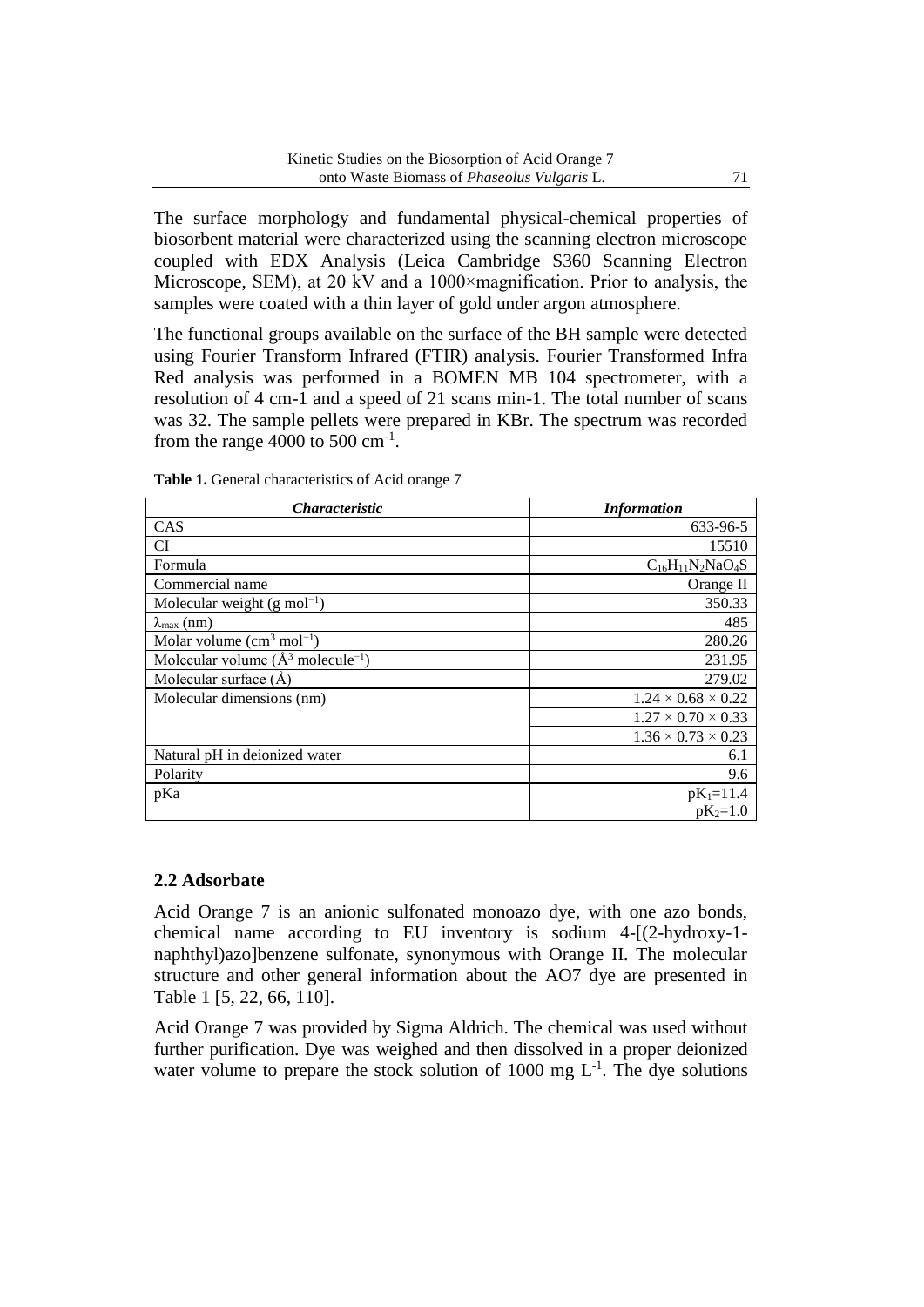were prepared by dissolving a proper quantity of the dye in deionized water. All reagents used were analytical grade.In aqueous solutions, Acid Orange 7 being a hydroxyazo dye, exists as mixture of azo and hydrazone tautomers being in the equilibrium due to very rapid intramolecular proton transfer [5]. Tautomers are structural isomers of the same chemical substance that spontaneously interconvert with each other and have different chemical properties. In the field of dyes, azohydrazone tautomerism is very important. The tautomerism of undissociated and dissociated species and acid–base equilibrium of azo tautomers and hydrazone tautomers for Acid Orange 7 are presented in Fig. 1.



**Fig. 1.** Azo-hydrazone tautomerism of undissociated and dissociated species and acid–base equilibria of azo tautomers and hydrazone tautomers for Acid Orange 7 – (Greluk and Hubicki, 2011)

In the case of the hydroxyazo dyes, the intramolecular hydrogen-bond dominates the recurring hydroxyazo–hydrazone tautomerism. In the 1-phenylazo-2-naphthol dye (AO7), the hydrazone form predominates [17, 66]. Protonation occurring at the β-nitrogen atom of the azo group gives the positively charged azonium tautomer most likely responsible for the interaction.

#### **2.3. Experimental procedure**

The sorption experiments were carried out in batch mode. The effect of contact time and initial dye concentration were studied by shaking the series of flasks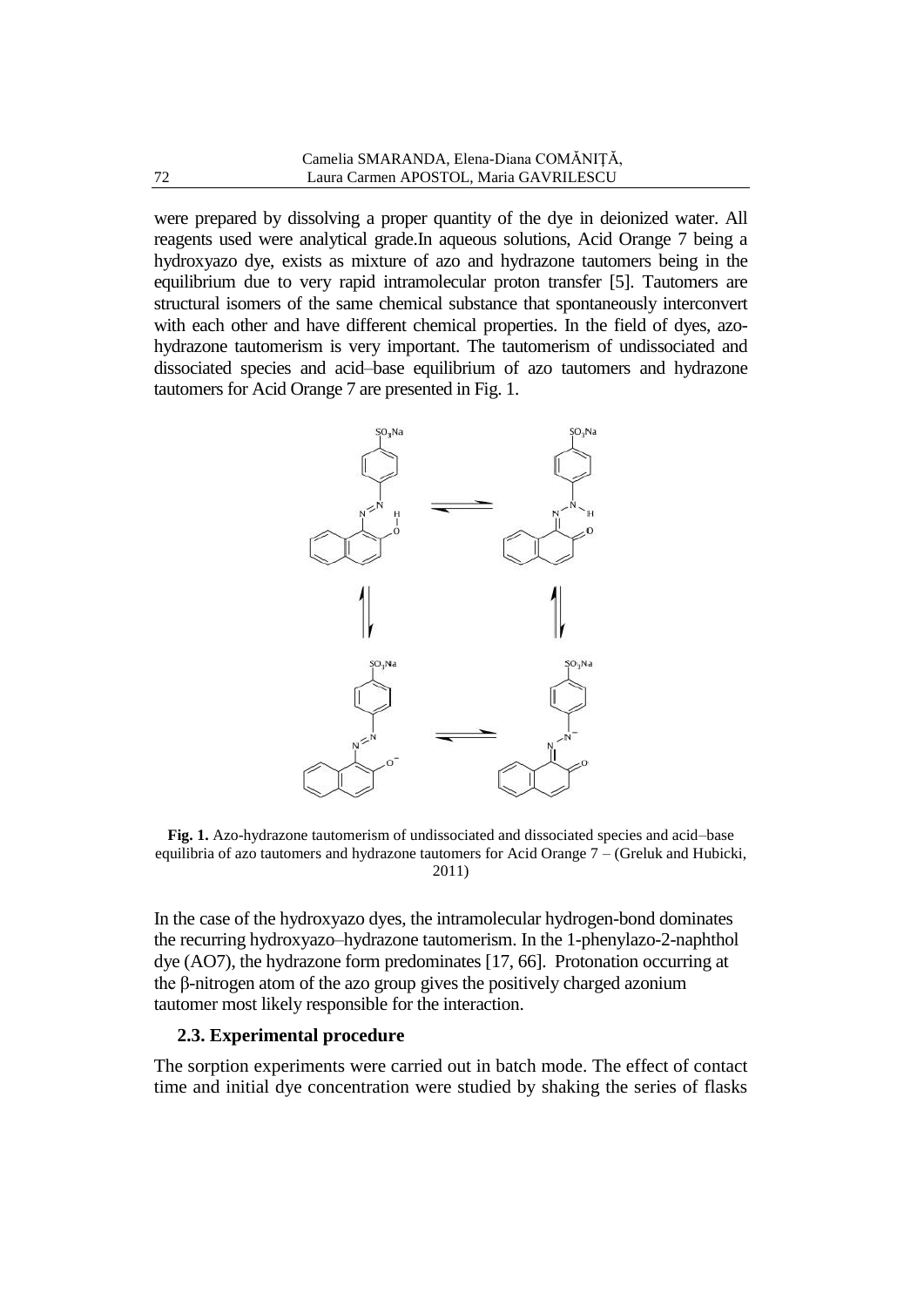containing ten milliliters of Acid Orange 7 solution with known initial concentration, in the range of 10 to 30 mg L−1 were added to an accurately weighted mass of biosorbent. The samples were agitated in a thermostatic shaker (IKA KS 4000 IC Control, Germany) at 150 rpm and 200C, at natural pH of solution.

The samples were withdrawn at predetermined intervals of time (10, 20, 30, 60, 120, 180 and 240 min) in order to determine the residual concentration and the equilibrium point. After the experiments the dye solution was separated from the biosorbent by centrifugation at 6000 rpm for 20 minutes (Hettich EBA 20 Centrifuge, Germany). The supernatant was filtered through quantitative filter papers  $(0.45 \mu m - OlimPeak)$  and the dye concentration in the residual solution was analyzed spectrophotometrically at λmax 485 nm (UV-VIS PG Instruments).

The effect of adsorbent dose on the equilibrium uptake of AO7 was investigated with different BH concentrations (5 to 50 g  $L^{-1}$ ), at fixed initial concentrations of dye. The experiments were carried out for 24 hours to ensure that equilibrium was obtained. The amount of dye adsorbed onto bean hull at time *t*,  $q_t$  (mg g<sup>-1</sup>) and at equilibrium,  $q_e$  (mg g<sup>-1</sup>), were obtained by mass balance, according to equations (1) and biosorption yield were calculated using the relationships (2):

$$
q = \frac{(C_i - C_e)W}{m}
$$
 (1)  
\n*Biosorption* – yield (%) =  $\frac{(C_i - C_e)}{C_i}$  x100 (2)

where,  $C_i$  and  $C_e$  are the initial and equilibrium liquid phase concentrations of dye (mg  $L^{-1}$ ), *V* is the solution volume (L) and *m* is the mass of biosorbent (g).

The standard deviation was calculated to infer the validity of kinetic models. Standard deviations were calculated with eq. (3):

$$
SD = \sqrt{\frac{\sum [(q_{\exp} - q_{\text{calc}})/q_{\exp}]^2}{(n-1)}}
$$
(3)

where,  $q_{t,exp}$  and  $q_{t,cal}$  represent the experimental and predicted  $q_t$  values, respectively, and *N* is the number of data points evaluated.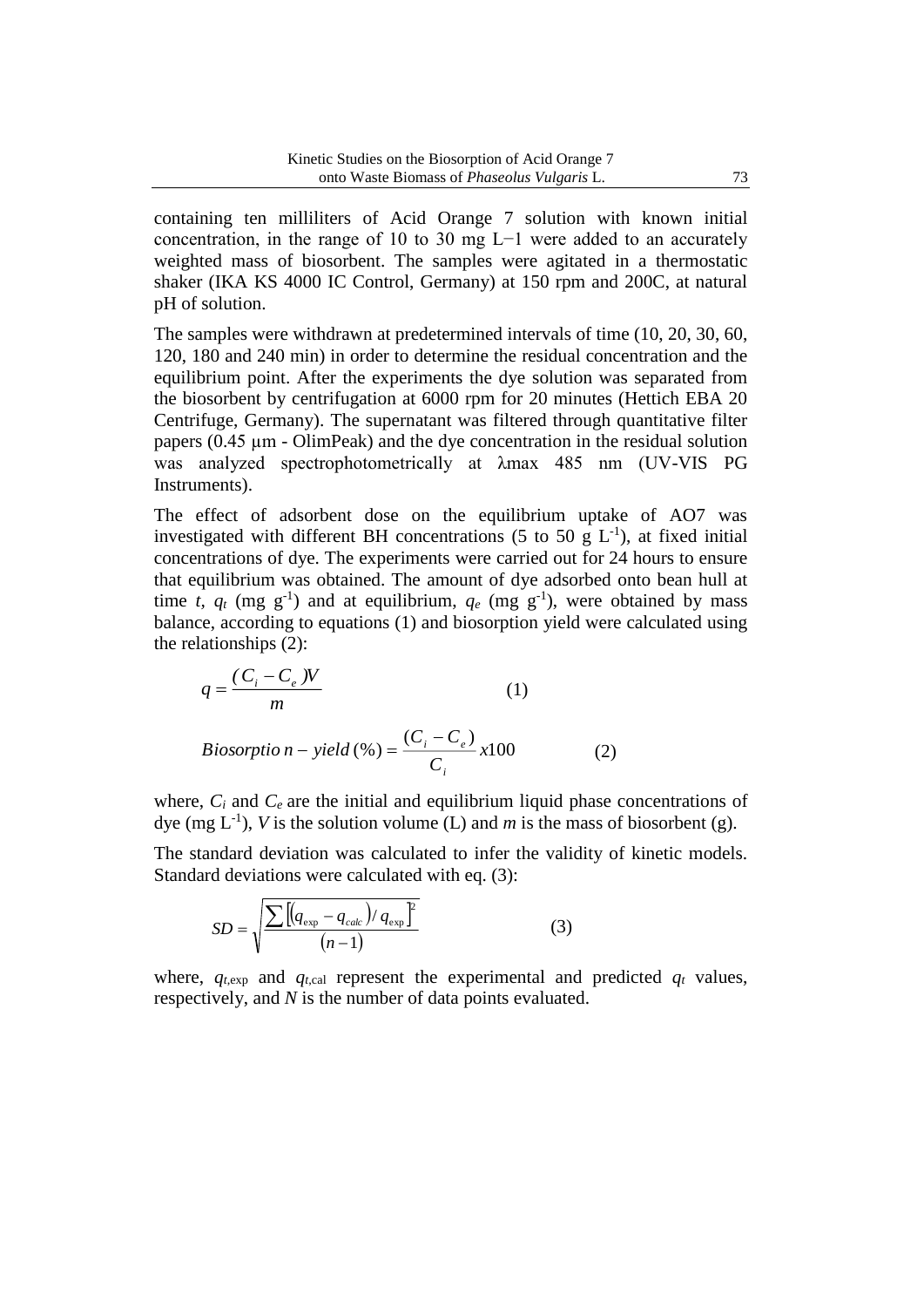#### **3. Results and discussions**

#### **3.1. Characterization of the biosorbent**

The carbohydrate bean hull contains aminoacids (arginine, asparagines, tryptophan, tyrosine, lysine, betaine etc.), vitamin C, salicylic acid, phosphoric acid and minerals. The chemical composition of the *P. vulgaris* L. hull, reported in literature [111-113] is presented in Table 2.

**Table 2.** Chemical properties of bean hull

| Compound                  | Amount of compound |
|---------------------------|--------------------|
| Water                     | 58.30              |
| Proteine (%)              | 7.40               |
| Carbohydrates (%)         | 29.80              |
| Fates $(\% )$             | 1.00               |
| Fibers $(\%)$             | 1.91               |
| Ash $(\%)$                | 1.63               |
| Calcium (mg/100g)         | 50                 |
| Phosphorus $(mg/100g)$    | 160                |
| Iron $(mg/100g)$          | 2.60               |
| Thiamine $(mg/100g)$      | 0.34               |
| Riboflavin (mg/100g)      | 0.19               |
| Ascorbic acid $(mg/100g)$ | 27                 |
| Carotene $(mg/100g)$      | 0.057              |

Scanning Electron Microscopy (SEM) is widely used to study the morphological features and surface characteristics of the adsorbent materials. It also reveals the surface texture and porosity of adsorbent. Fig. 2 shows the SEM micrograph of BH (bean hull) samples. The SEM image showed a heterogeneous porous structure with large size pores. On the external surface of biosorbent were observed some cavities capable for uptaking dye molecules. This structural feature of the biomass may be important since it increases the total surface area. This kind of biosorbent morphology may suggest that the biosorption process carried out in monolayer.

The results obtained by the EDX Analysis (Energy dispersive X-ray spectroscopy) of bean hull (BH), illustrated in Fig. 3, confirm the presence of organic rich in carbon components as well as the presence of heteroatoms as N, O, Mn and Mg.

Fourier Transform Infrared Spectroscopy (FTIR) analysis was made in order to determine the functional groups involved in the biosorption process. The FTIR spectrum of unloaded biosorbent is shown in Fig. 4. The obtained spectrum is similar with the spectra of other lignocellulosic materials [1, 114, 115].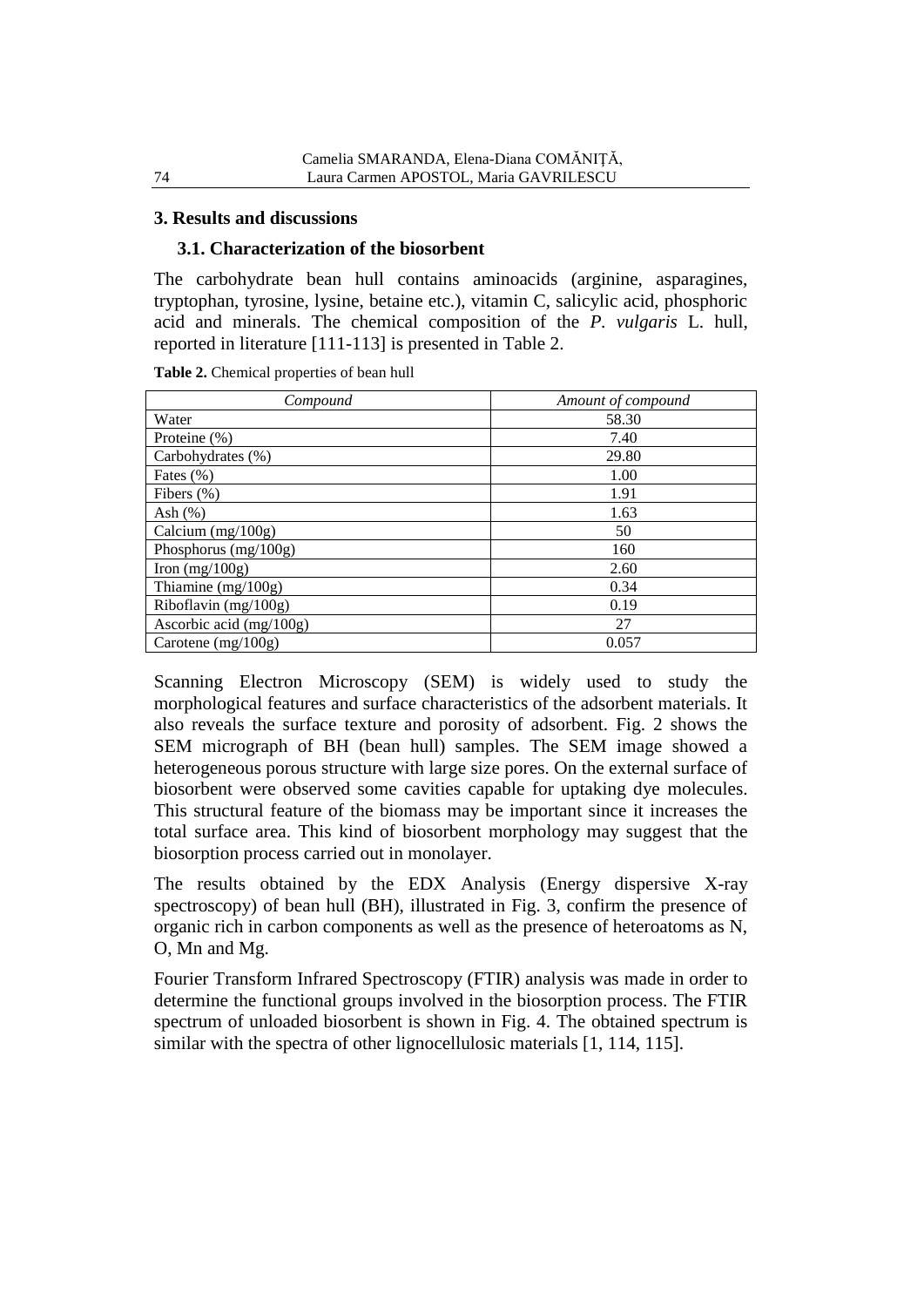

**Fig. 2.** SEM micrograph of BH before biosorption



**Fig. 3.** EDX spectrum of P. vulgaris L. hull before biosorption process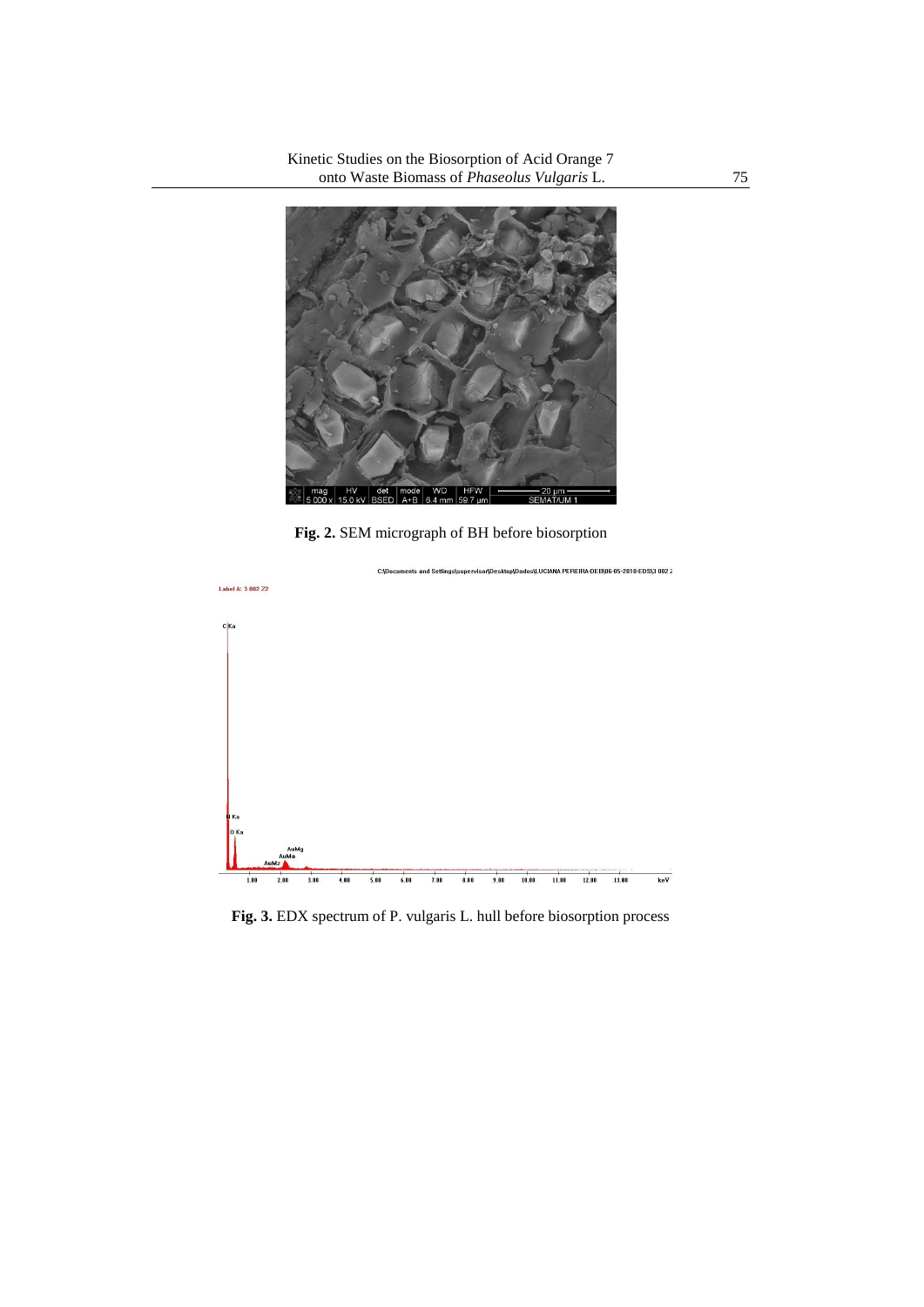

**Fig. 4**. FTIR spectrum of the biosorbent B.H

The spectrum show the peaks typical for hydroxyl groups at the range 3420 – 3450 cm-1 , confirming the presence of the free hydroxyl groups of carboxylic acids, alcohols and phenols on the biosorbent surface. Also, this band corresponds to the O–H stretching vibrations of cellulose, pectin, absorbed water and lignin.

The band that appeared at 2923 cm<sup>-1</sup> could be attributed to  $-$  CH stretch. The carboxyl ions (COO-) give rise to two bands: a stretching band at  $1628 \text{ cm}^{-1}$ and a weaker asymmetrical band at  $1452 \text{ cm}^{-1}$  for the BH. The peaks at  $1263$ cm−1 can be assigned to correspond to bending vibrations of O–C–H, C–C–H and C–O–H groups [116]. The band at  $1061 \text{ cm}^{-1}$  of the C–O stretching vibrations is evident. The absorption peaks at 1165 and 1053 cm<sup>-1</sup> are the indicative of P–O stretching vibrations.

#### **3.2. Effect of initial dye concentration on biosorption**

The amount of biosorption for dye removal is highly dependent on the initial dye concentration. Three different concentrations, respectively 10, 20 and 30 mg  $L^{-1}$ were selected to investigate the effect of initial dye concentration  $(C_0)$  on the sorption of AO7 onto bean hull. The experiments were performed at  $20^0$  C and natural pH of solution. The results obtained are shown in Fig. 5. The maximum sorption capacity increased from 0.24 mg  $g^{-1}$  to 0.82 mg  $g^{-1}$  with the increase of dye concentration from 10 to 30 mg  $L^{-1}$ . It is evident that for lower initial concentration, the rate of dye removal is faster, while for higher concentrations the available biosorption sites become fewer and the rate of uptake decrease [110].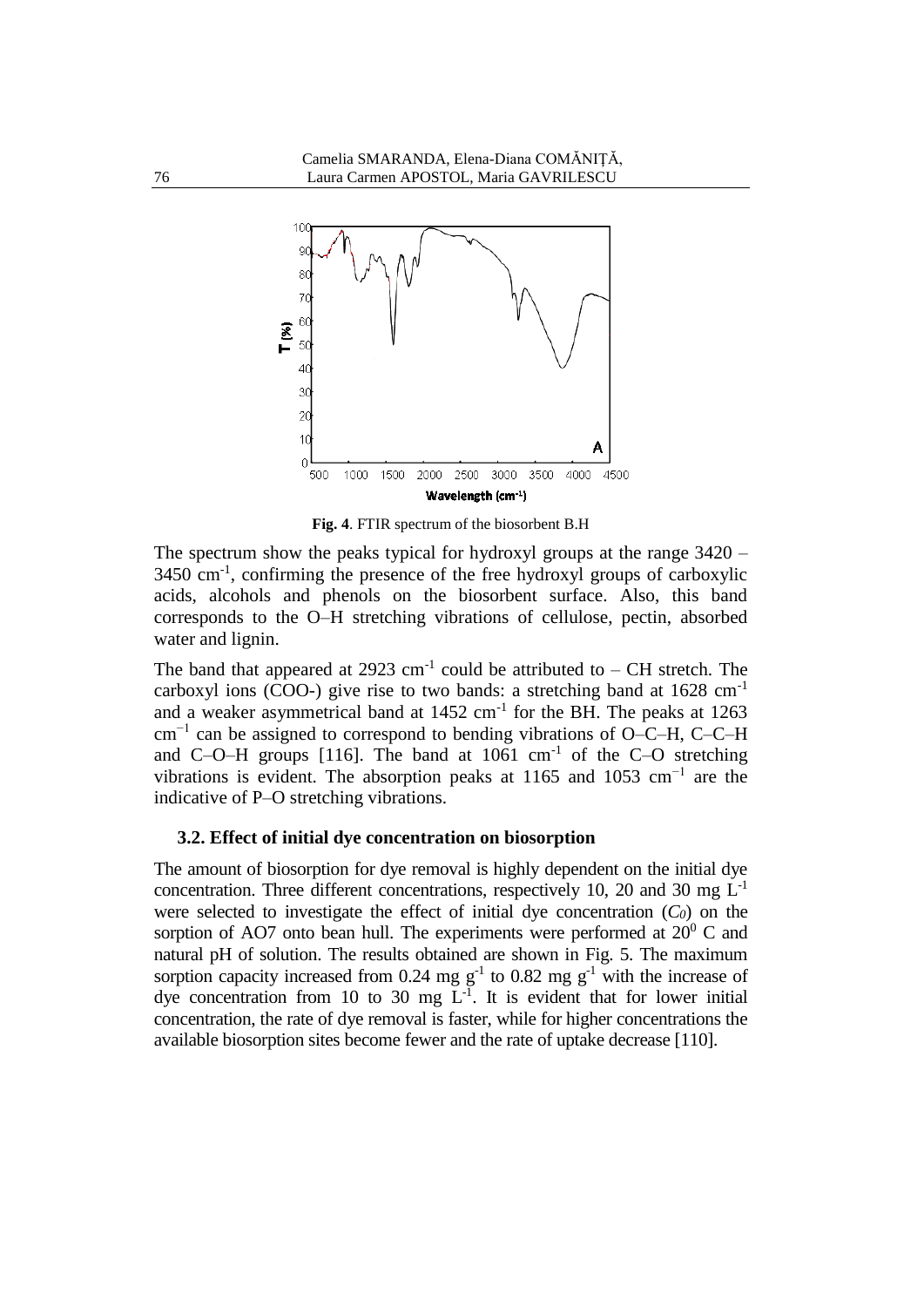

**Fig. 5.** Effect of initial AO7 concentration on biosorption onto *P. vulgaris* L. waste (biosorbent dose 20 g L<sup>-1</sup>; C<sub>0</sub> = 10 - 30 mg L<sup>-1</sup>; T = 20<sup>0</sup>C)

The biosorption yield of dye is dependent on the initial amount of dye concentration. In Fig. 6 can be observed that the percent of dye biosorbed increased when the dye concentration increased from 10 to 30 mg  $L^{-1}$ . The effect of the initial of dye concentration factor depends on the immediate relation between the concentration of the dye and the available binding sites on biosorbent surface. Ashori et al. [90] reported similar effects on the AO7 (25-  $150 \text{ mg } L^{-1}$ ) biosorption onto soybean stalk.

#### **3.3. Effect of contact time on dye biosorption**

The variation in the AO7 biosorption efficiency of as a function of contact time is presented in Fig. 6. A large quantity of dye molecules has been sorbed onto P. vulgaris hull after a relatively short contact time, where the uptake of more than 65 % of the adsorbed molecules was noticed within the first 30 minutes of the experiments and thereafter it proceeds at a slower rate and finally attains saturation. As it can be observed in the figure the adsorption process could be divided into two stages: the initial stage which was from 0 to 20 min, characterized by rapid adsorption of dye on the biosorbent surface including high dye uptake, and the second stage characterized by the slow dye uptake. It was found that the initial dye concentration did not significantly mark the process time to reach its equilibrium state.

The relatively short contact time, necessary for achieving equilibrium conditions, is an important advantage; this fact can be considered as an initial indication for biosorption of AO7 on P. vulgaris hull is a chemical-reaction controlled, rather than a diffusion controlled process.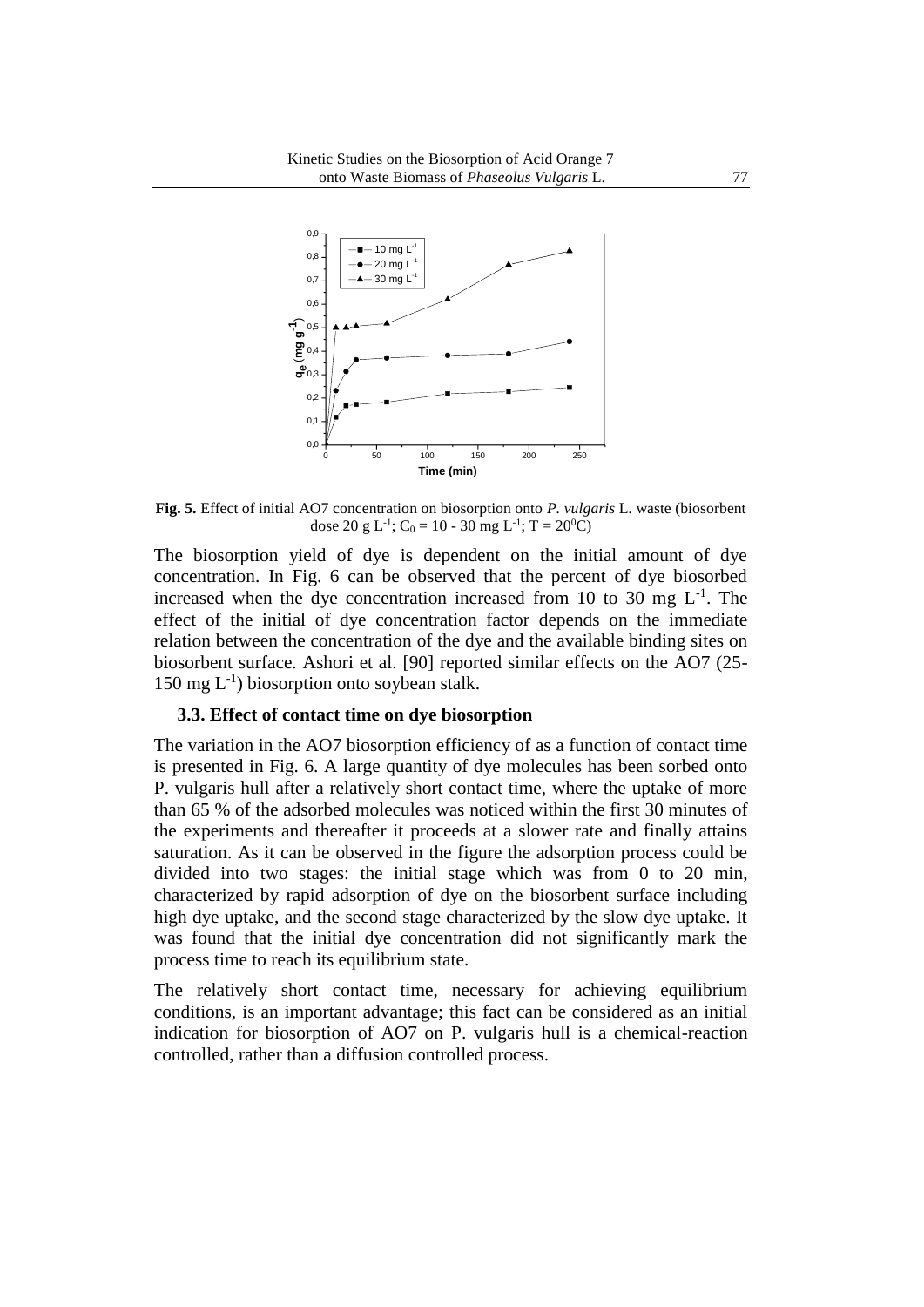The higher rate of removal and biosorption capacity at the beginning of the process can be the effect of a larger number of vacant surface sites available for the sorption of the Acid Orange 7 during the initial stage. After that, the remaining vacant surface sites were gradually occupied by the dye molecules and a decrease in the adsorptive sites for the residual dye molecules in the solution was observed.

The results show that the time profiles of dye uptake were single, smooth and continuous curves leading to saturation, suggesting possible monolayer coverage of AO7 molecules on the surface the biosorbent surface [56, 117, 118]. Comparable results were reported by Hamzeh et al. [119] for AO7 adsorption onto canola stalks.



**Fig. 6.** Effect of the initial concentration on biosorption efficiency of Acid orange 7 onto BH (biosorbent dose 20 g/L,  $C_0 = 10 - 30$  mg L<sup>-1</sup>; T = 20<sup>0</sup>C)

#### **3.4. Effect of biosorbent dose on biosorption efficiency**

The effect of biosorbent mass is an important parameter that affects the biosorption process. Study concerning the biosorbent dosage gives an idea of the effectiveness of a biosorbent and the ability of a dye to be sorbed with a minimum dosage. The effect of the bean hull dose used for AO7 biosorption was tested in the range of 5 to 50 g  $L^{-1}$ . The sorbent dose influence was studied for 20 mg  $L^{-1}$ AO7 concentration, at 200 C and natural pH of solution.

Figure 7 shows that the removal efficiency of the AO7, increased with increase in the biosorbent dose. This effect may be due to the availability of surface activities combined with a larger surface area at higher concentration of the biomass. Usually the removal capacity, increases with increasing of the biosorbent doses, since the amount of pollutant adsorbed per mass unit decreases with the increasing of adsorbent dose in the liquid-solid system [120]. When the BH dose increase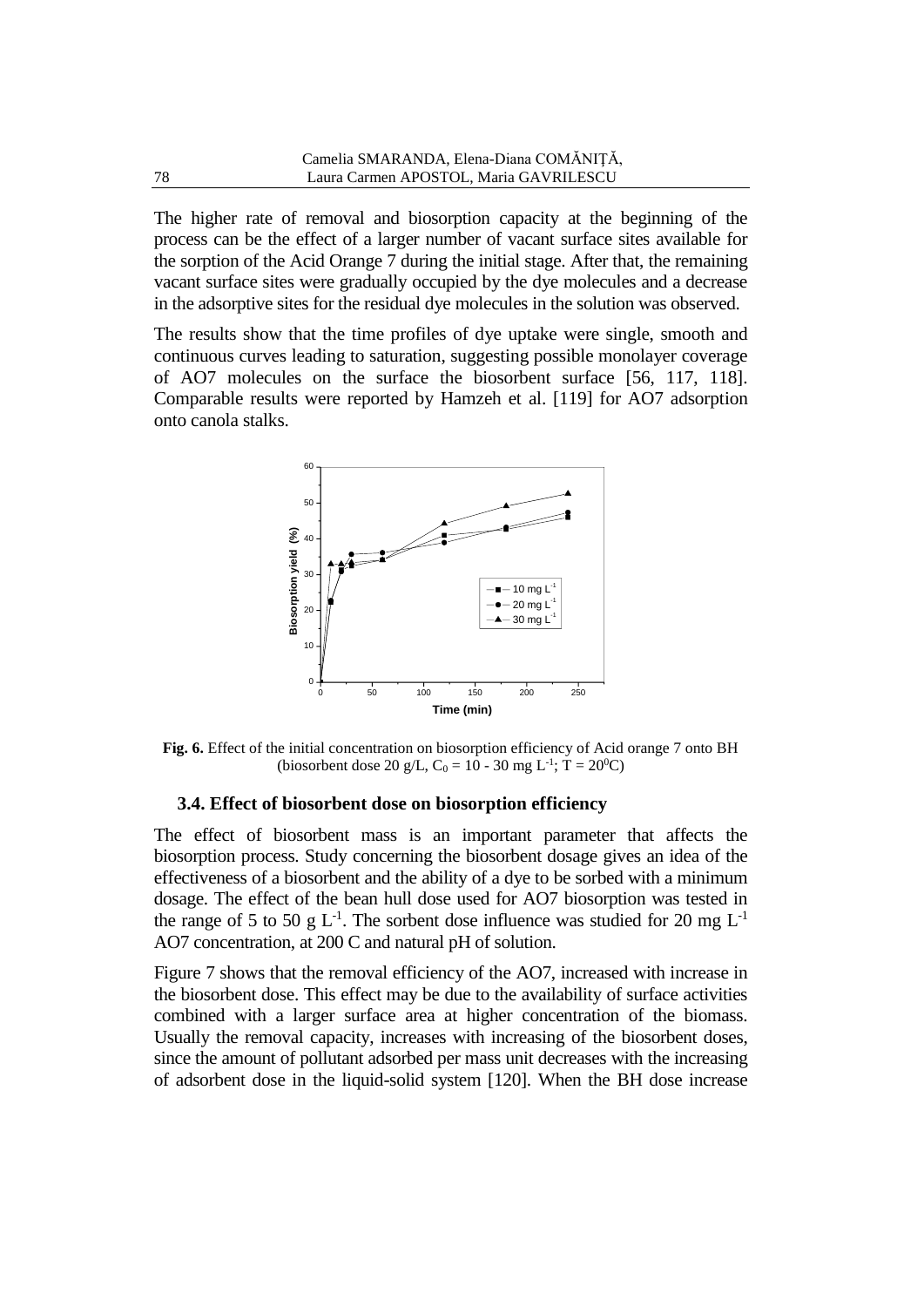from 5 to 50 g L<sup>-1</sup>, the biosorption capacity decrease from 0.92 mg  $g^{-1}$  to 0.13 mg  $g^{-1}$ . The increase in the extent of removal of AO7 is found to be relatively low after a dose of 20 g  $L^{-1}$ , which has been considered as optimum dose of BH for further experiments.

The decrease in amount of AO7 adsorbed with increasing BH mass may be considered the effect of overlapping or partial aggregation of biosorption sites on the biosorbent surface, resulting in a decrease in total adsorbent surface area available for dye molecules [92, 119].



**Fig. 7.** Effect of biosorbent dose on the AO7 biosorption yield  $(C_0 = 20 \text{ mg } L^{-1}$ ; biosorbent dose 5-50 g  $L^{-1}$ ; contact time 24 hours)

#### **3.5. Kinetic modeling**

The determination of the biosorption kinetics is an important stage for designing batch biosorption systems. In order to select the optimum operating conditions for full scale batch systems, information on the kinetics of solute uptake are necessary. The nature of the biosorption process is depending on physical or chemical characteristics of the adsorbent system and also on the process conditions. In order to study the mechanism of biosorption and potential rate determining steps, different kinetic models have been used to test experimental data. In this study, Lagergren pseudo-first-order, the Ho pseudo-second-order, the Ritchie second order kinetic model, Elovich equation and the Weber-Morris intraparticle diffusion model were used to describe kinetic biosorption data.

The models equation and values of the predicted dye uptake capacity, rate constants along with correlation coefficients were calculated and tabulated in Table 3 (Eqs. 4-8). The best curve-to-data fitting model was selected by the highest value of linear correlation coefficients  $(R^2)$  and standard deviation (SD).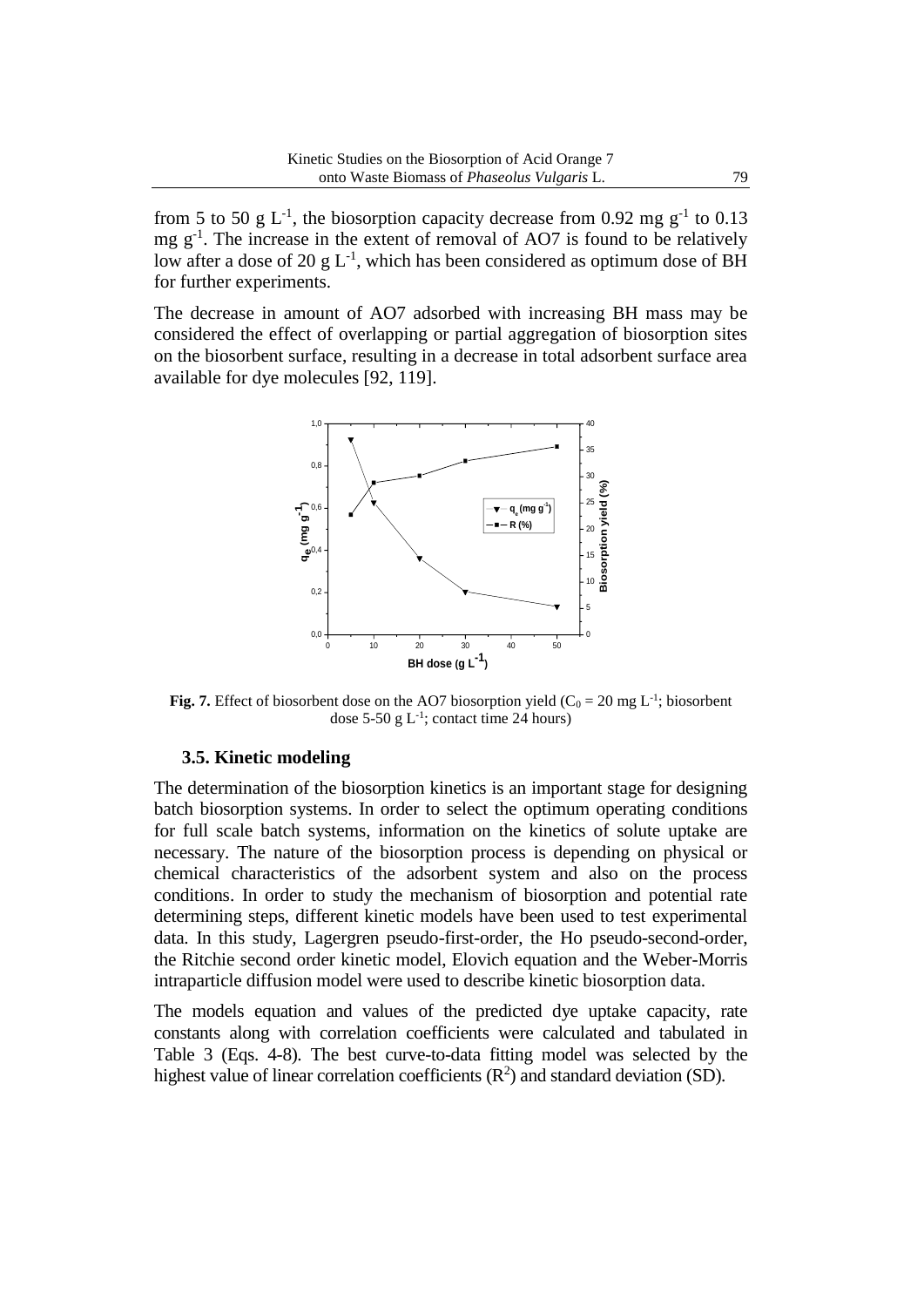#### **3.5.1 Pseudo-first-order kinetic model**

The Langergren equation (4) - a pseudo-first-order equation was applied to the experimental date in order to describe the kinetics of biosorption process.

By applying the pseudo-first order model to the experimental values the slope and the intercept of each linear fit were used to calculate the first order rate constant  $k_I$  (min<sup>-1</sup>), the predicted dye adsorption capacity at equilibrium  $q_{eI}$ (mg  $g^{-1}$ ) and correlation coefficients and presented in Table 3. The plot of log (*qe−qt*) versus *t*, illustrated in Fig. 8, suggest that first-order rate equation is not valid for the system AO7-BH. The calculated  $q_{el}$  is not equal to experimental *qe*, suggesting the insufficiency of pseudo-first order model to fit the kinetic data for the all range of initial concentrations. These results show that the biosorption of AO7 onto BH does not follow a pseudo-first order model, for the whole range of contact time, indicating that AO7 does not adsorb onto material occupying one adsorption site.



**Fig. 8.** Pseudo-first-order kinetics of AO7 sorption onto BH biomass

#### **3.5.2. Pseudo-second order kinetics**

Kinetic data were analyzed with the pseudo-second order kinetic model (eq. 5). The pseudo-second order model (the Ho model) is based on the sorption capacity on the solid phase. If the pseudo second-order kinetic is applicable, the plot of *t/qt* versus *t* should give a linear relationship.

The equilibrium biosorption capacity  $q_{e2}$  (mg g<sup>-1</sup>) and the second-order constants  $k_2$  (g mg<sup>-1</sup> min<sup>-1</sup>) were determined from the plot depicted in Fig. 9 and are listed in Table 3. From Fig. 9 can be observed that the linear plot of *t/qt* versus *t* shows a very good agreement with experimental data. Also, the correlation coefficients  $(R<sup>2</sup>)$  for the second-order kinetic model (Table 3) are higher than 0.99 and SD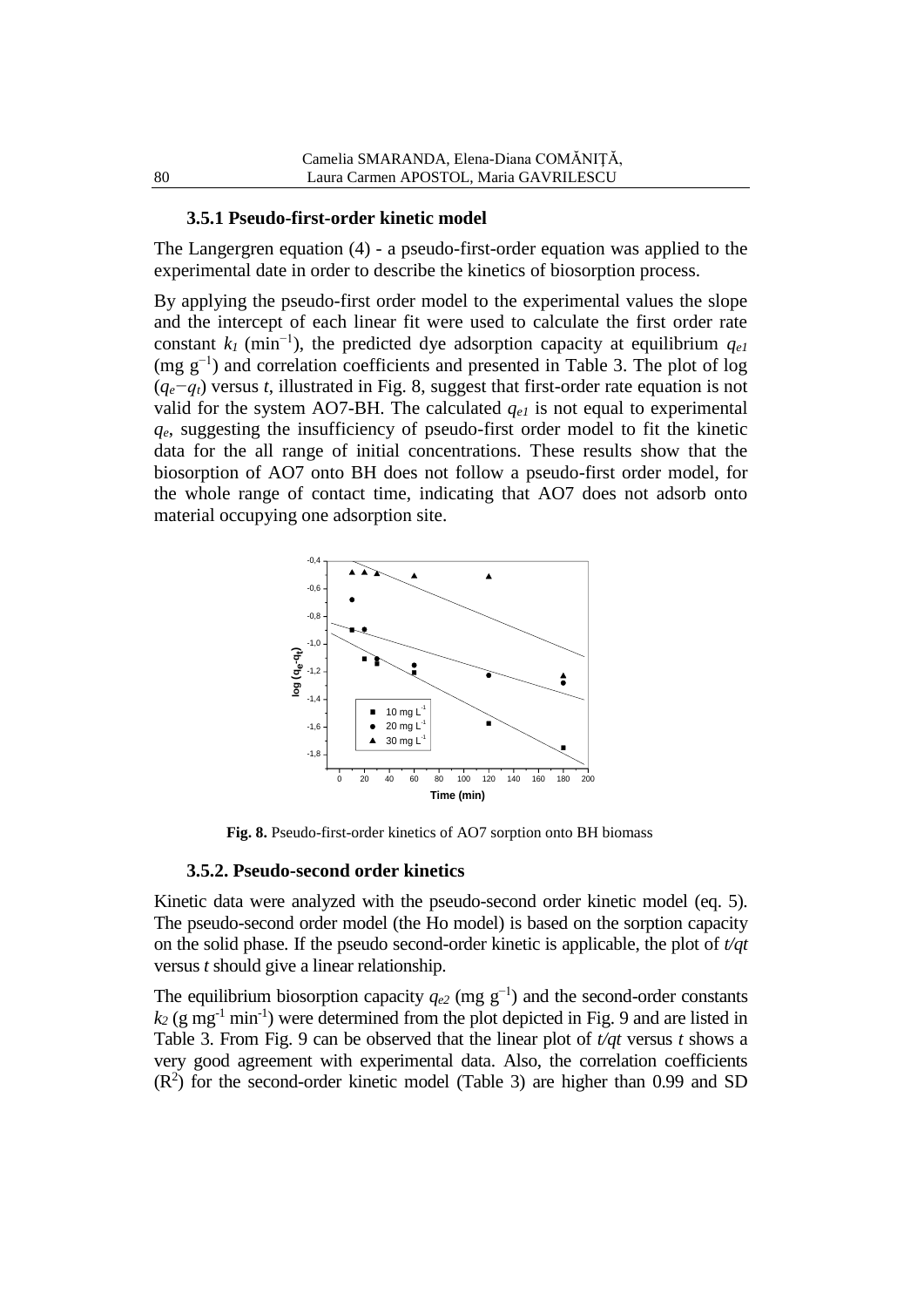values are the lowest, in the range of 10 mg/L - 30 mg/L AO7. These high  $\mathbb{R}^2$ values confirm a good fit of the kinetic models to the experimental kinetic data.



**Fig. 9.** Pseudo-second-order kinetic plots for the biosorption of AO7 onto BH

The values of  $q_{e2}$  predicted by the pseudo-second equation have been also in good agreement with the experimental data, as shown in Table 3. In relation to the pseudo-second order model, it was found that the increases in initial pollutant concentration caused an increase in the *q<sup>2</sup>* values from 0.2603 to 1.0022 (Table 3). It was also observed in Table 3, that the pseudo-second order rate constant  $k_2$  is decreasing to increase in the initial concentration of the dye from 10 mg  $L^{-1}$  to 30 mg  $L^{-1}$ , indicating that biosorption has been faster at low concentration. These results indicate that the biosorption of AO7 onto BH follows the pseudo-second-order kinetic model, predicting that chemisorption mechanism being the rate controlling step of the process [121].

Similar phenomena have been reported by Tunali et al. [122] on biosorption of Acid red 57 onto *P. vulgaris* L. residual biomass, by Ashori et al. [90] on biosorption of AO7 onto soybean stalks, canola stalks [119], sugarcane bagasse [24] and in adsorption onto magnetic graphene/chitosan [123].

#### **3.5.3. The Ritchie equation**

Ritchie proposed a kinetic model which assumed that one adsorbent molecule was adsorbed onto two surface sites. The plot of *1/q<sup>t</sup>* versus *1/t* for Ritchiesecond-order model is shown in Fig.10.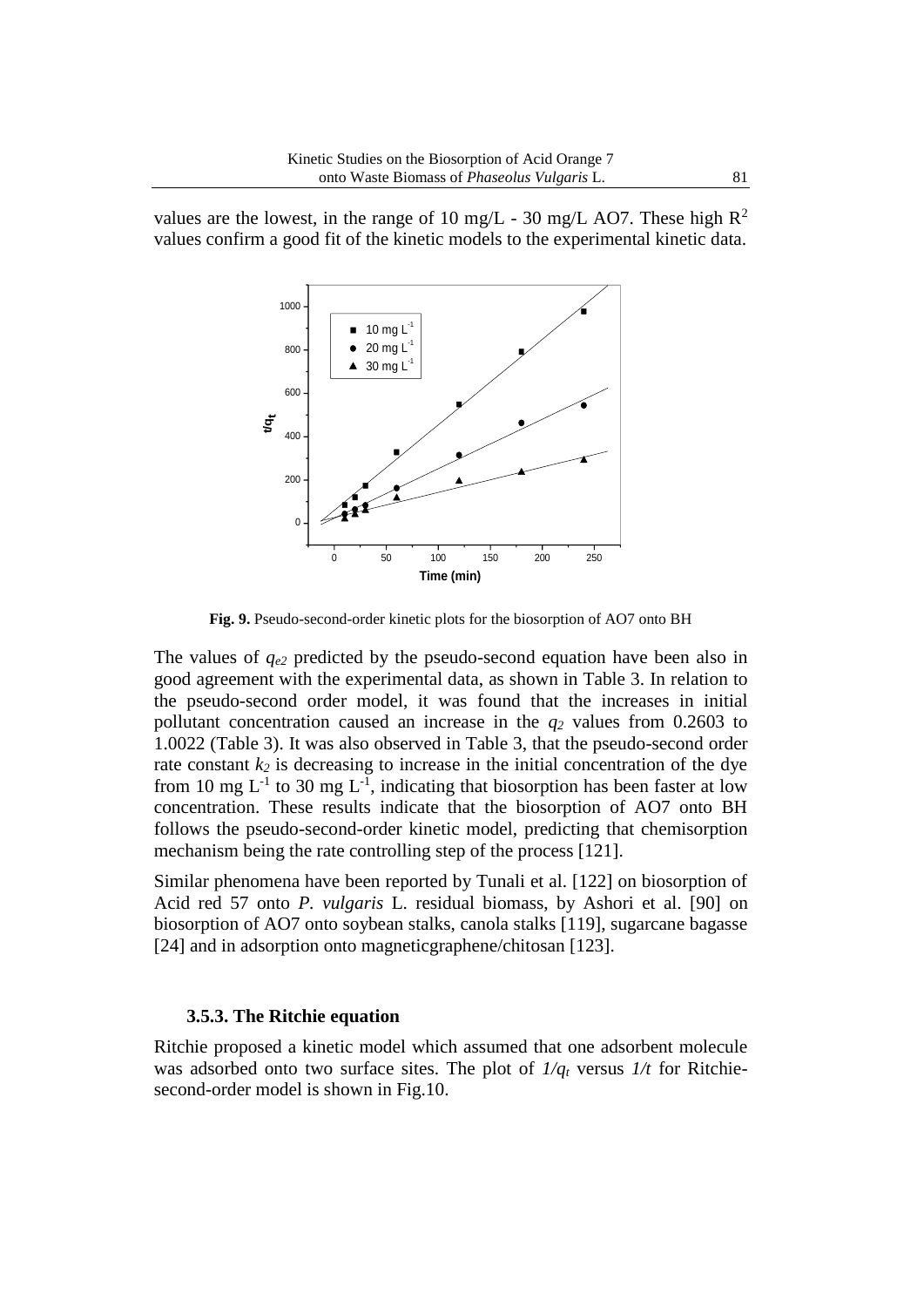The parameters of the Ritchie second-order equation (eq. 6), biosorption capacity qe and rate constant k, applied to the removal of AO7 by *Phaseolus vulgaris* L. are presented in Table 3. The Ritchie second order model provided better fitting curves to the experimental data comparing with pseudo-first–order equation. This is evident from de high  $R^2$  (10-20 mg  $L^{-1}$ ) and lower SD values obtained.

The theoretical values of  $q_e$  calculated from the second order plots were found to be closer to the experimental values (Table 3). The Ritchie second order rate constants *k2R*, decrease with the initial AO7 concentration. This effect may be considered to decrease in the readily available vacant sites as the pollutant concentration is increased. After the easily available sites are occupied the excess dye molecules from aqueous solution find remote sites inside the pores of BH more difficult, which makes the rate of biosorption to decrease with the dye concentration increasing. Similar effect was previously reported by Inbaraj and Sulochana [123] on the adsorption of Rhodamine-B onto jackfruit peel carbon.



**Fig. 10.** Ritchie's second-order plots for AO7 biosorption onto BH

#### **3.5.4. The Elovich kinetic equation**

Other useful kinetic models suitable to describe adsorption behavior that concurs with the nature of chemical adsorption [124] is the Elovich equation (eq. 7), presented in Table 3. The Elovich equation is often valid for systems in which the adsorbing surface is heterogeneous. If the biosorption process fits the Elovich model, the plot of qt versus ln *t* should yield a linear relationship with a slope of *1/β* and the intercept *1/β* ln (*β*). The constant  $\alpha$  (mg g<sup>-1</sup>min<sup>-1</sup>) is the initial sorption rate constant and parameter  $\beta$  (g mg<sup>-1</sup>) is related to the extent of the surface coverage and to the activation energy of chemisorption. The Elovich equation is recommended to be used to describe the sorption behaviour of systems with a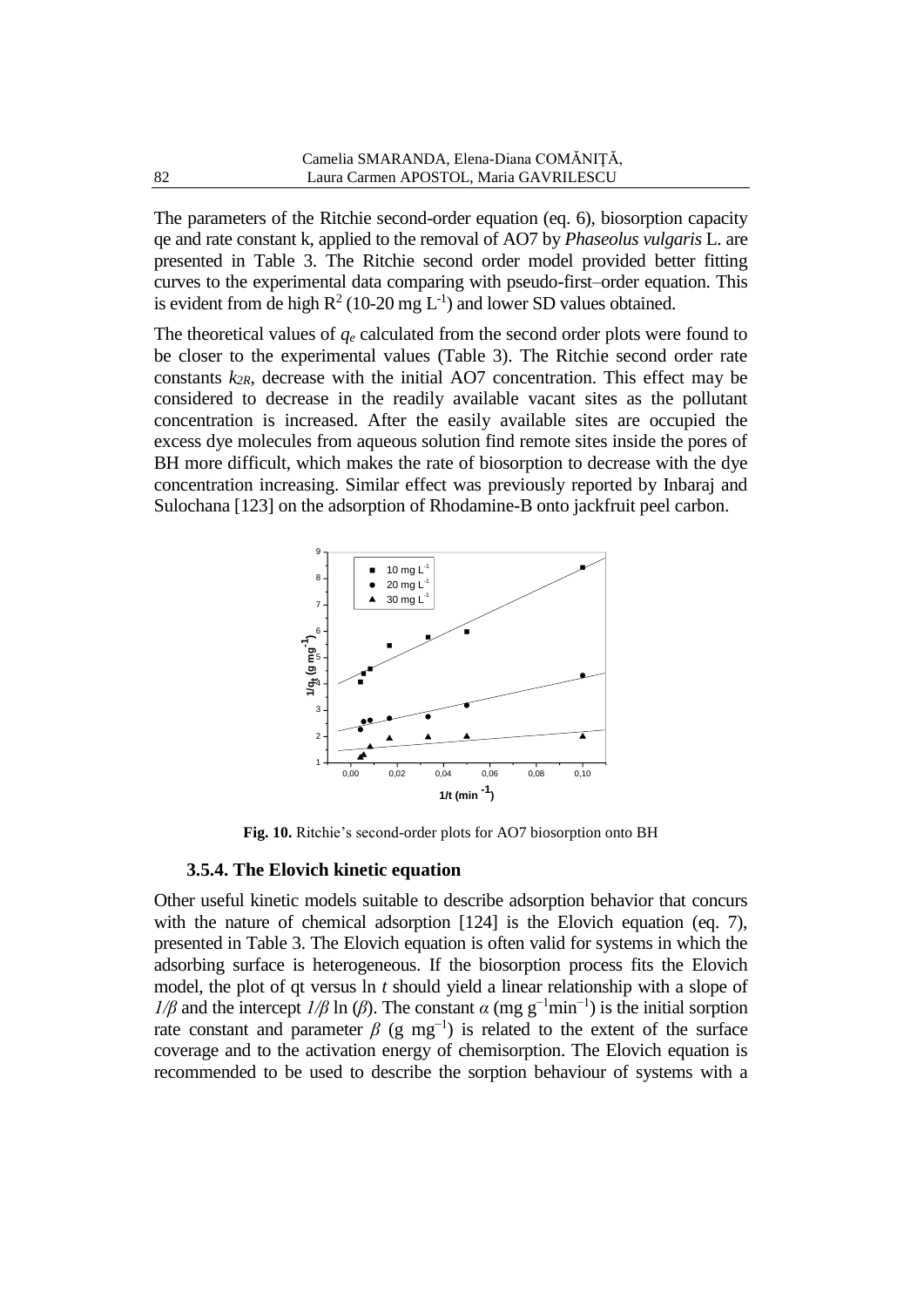rapid rate in the early period, while it slows down to the equilibrium phase and may be applied for investigated process.

The obtained plots are presented in Fig. 11, and the resulted values of the constants  $\alpha$  and  $\beta$  are also listed in Table 3. It was observed that increasing the pollutant initial concentration increase the rate of chemisorption  $\alpha$ , from 0.13 to 0.65 which is in accord with the model assumptions. For the Elovich model, parameter  $\beta$  is correlated also with to the extent of surface coverage, it decreased upon increasing the initial concentration. Table 3 shows *β* values ranging between 28.57 and 9.73, when the AO7 condition is increase from 10 to 30 mg  $L^{-1}$ . The fitting to Elovich model presents relative high values (0.96-0.87). A good fit with the Elovich equation suggests the diffusion as the main mechanism involved in the biosorption kinetic of AO7 onto BH, at least for the second stage of the process.



**Fig. 11.** Plots of Elovich equation for biosorption of AO7 onto BH

#### **3.6. Mechanistic analysis of biosorption process**

One of the essential requirements for the proper interpretation of the experimental data obtained during kinetic studies is to identify the steps involved during adsorption process described by external mass transfer (boundary layer diffusion) or intraparticle diffusion or both.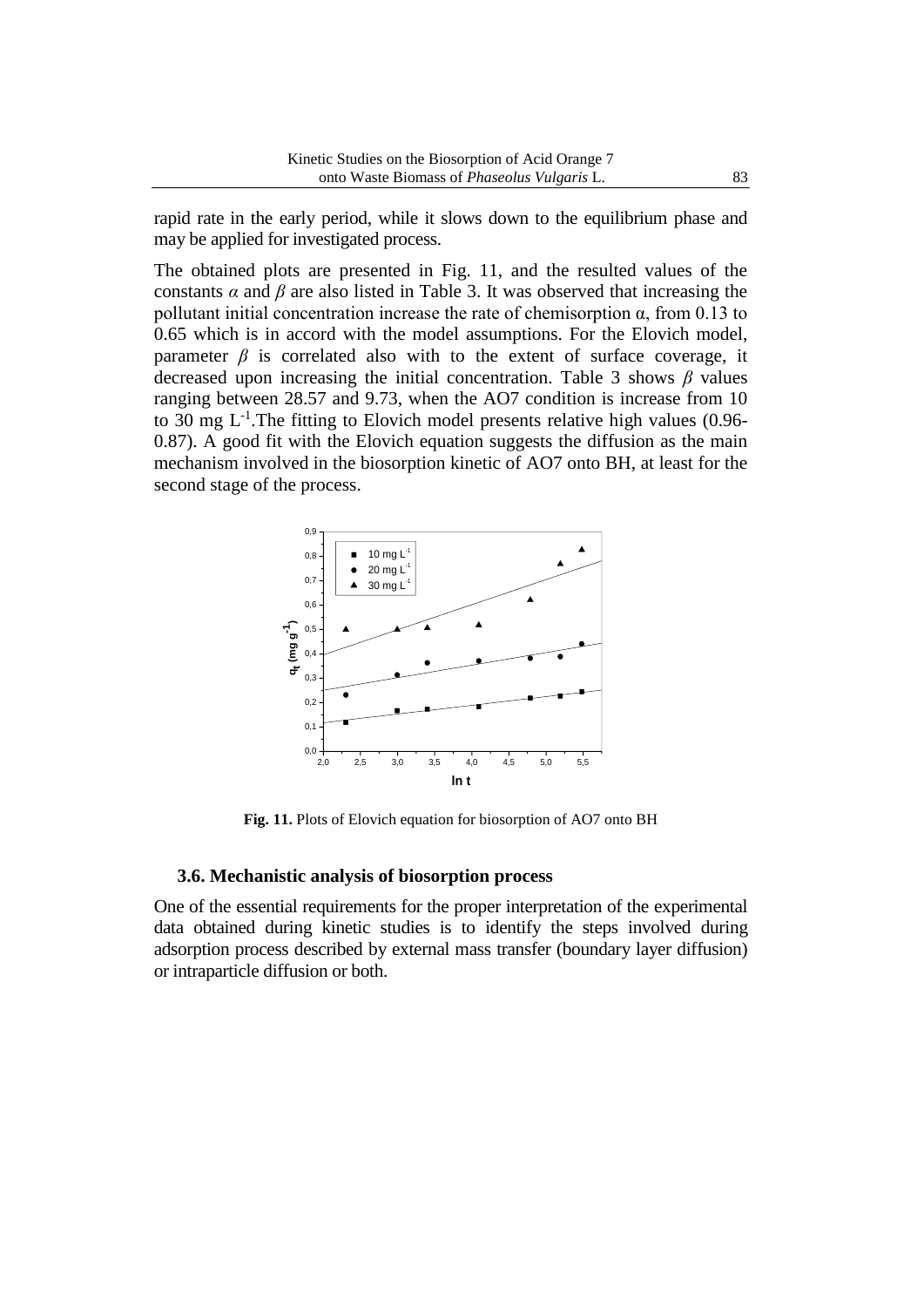| Kinetic model                          | <b>Equation</b>                                                          | Eq. | Parameter                                    | $C_{AO7} = 10$ | $C_{AO7} = 20$   | $C_{AO7} = 30$     |
|----------------------------------------|--------------------------------------------------------------------------|-----|----------------------------------------------|----------------|------------------|--------------------|
|                                        |                                                                          | no. |                                              | $mg L-1$       | $mg L-1$         | $mg L-1$           |
| Experimental                           |                                                                          |     | $q_e, exp$                                   | 0.2436         | 0.4412           | 0.827              |
| Pseudo first<br>order kinetic<br>model | $\log (q_e - q_t) = \log q_e - \frac{k_1}{2.303} t$                      | (4) | $q_{el}$ (mg $g^{-1}$ )                      | 0.0991         | 0.1270           | 0.4215             |
|                                        |                                                                          |     | $k_1$ (min <sup>-1</sup> )                   | $15 \ 10^{-3}$ | $9.21 \ 10^{-3}$ | 14.04<br>$10^{-3}$ |
|                                        |                                                                          |     | $\mathbb{R}^2$                               | 0.9125         | 0.7985           | 0.8239             |
|                                        |                                                                          |     | SD                                           | 0,0753         | 0,1535           | 0,1887             |
| Pseudo                                 |                                                                          | (5) | $q_{e2}$ ( $mg\ g^{-1}$ )                    | 0.2603         | 0.4309           | 1.0022             |
| second order<br>kinetic model          | $rac{t}{q_t} = \frac{1}{k_2 q_e^2} + \frac{t}{q_e}$                      |     | $k_2$ (g mg <sup>-1</sup>                    | 2.9386         | 0.3051           | 0.1139             |
|                                        |                                                                          |     | $min^{-1}$<br>$R^2$                          | 0.9940         | 0.9927           | 0.9920             |
|                                        |                                                                          |     | SD                                           | 0.0024         | 0.0018           | 0.0019             |
| Second order                           |                                                                          | (6) | $q_e$ ( $mg\ g^{-1}$ )                       | 0.236          | 0.4306           | 0.5186             |
| kinetic model<br><b>Ritchie</b>        | $\frac{q_{\infty}}{q_{\infty}-q} = \alpha t + 1$                         |     | $k_2$ (g mg <sup>-1</sup>                    | 0.1025         | 0.2824           | 0.2432             |
|                                        |                                                                          |     | $min^{-1}$                                   |                |                  |                    |
|                                        |                                                                          |     | $\mathbb{R}^2$                               | 0.9792         | 0,9782           | 0.708              |
|                                        |                                                                          |     | SD                                           | 0,3266         | 0,1537           | 0,2757             |
| <b>Elovich</b>                         | $q_t = \frac{1}{\beta} \ln(\alpha \cdot \beta) + \frac{1}{\beta} \ln(t)$ | (7) | $\alpha$ (mg g <sup>-1</sup>                 | 0.1308         | 0.9111           | 0.6593             |
| equation                               |                                                                          |     | $min^{-1}$ )                                 |                |                  |                    |
|                                        |                                                                          |     | $\beta$ (mg g <sup>-1</sup> )                | 28.572         | 19.455           | 9.737              |
|                                        |                                                                          |     | $R^2$                                        | 0.9614         | 0.9199           | 0.8797             |
|                                        |                                                                          |     | SD                                           | 0,0093         | 0,0285           | 0,0723             |
| Intra-particle<br>diffusion            | $q_t = k_{id}t^{1/2} + C$                                                | (8) | $k_{idl}$ (g mg <sup>-1</sup><br>$min^{0.5}$ | 0.0243         | 0.0572           | 0.0028             |
| model                                  |                                                                          |     | $C_l$ (mg g <sup>-1</sup> )                  | 0.0471         | 0.0528           | 0.4892             |
| (first stage)                          |                                                                          |     | $\mathbb{R}^2$                               | 0.9409         | 0.9905           | 0.8248             |
|                                        |                                                                          |     | SD                                           | 0.0142         | 0.0061           | 0.0032             |
| Intra-particle<br>diffusion            |                                                                          |     | $k_{id2}$ (g mg <sup>-1</sup><br>$min^{0.5}$ | 0.0077         | 0.0080           | 0.0416             |
| model                                  |                                                                          |     | $C_2$ (mg $g^{-1}$ )                         | 0.1270         | 0.2996           | 0.1876             |
| (second stage)                         |                                                                          |     | $I\!\!R^2$                                   | 0.9818         | 0.8614           | 0.9810             |
|                                        |                                                                          |     | SD                                           | 0.0060         | 0.0194           | 0.0235             |

**Table 3.** Kinetic parameters for biosorption of Acid Orange 7 onto bean hull

Considering that pseudo-first order and second models cannot identify the adsorption mechanisms, the intraparticle diffusion model and the Elovich equation are further tested in this work.

Several consecutive mass transport steps are involved in the adsorption of solute from solution onto porous material [18, 28, 125, 126]:

- molecule transport in the aqueous solution;
- molecular diffusion through the liquid film surrounding the biosorbent particle;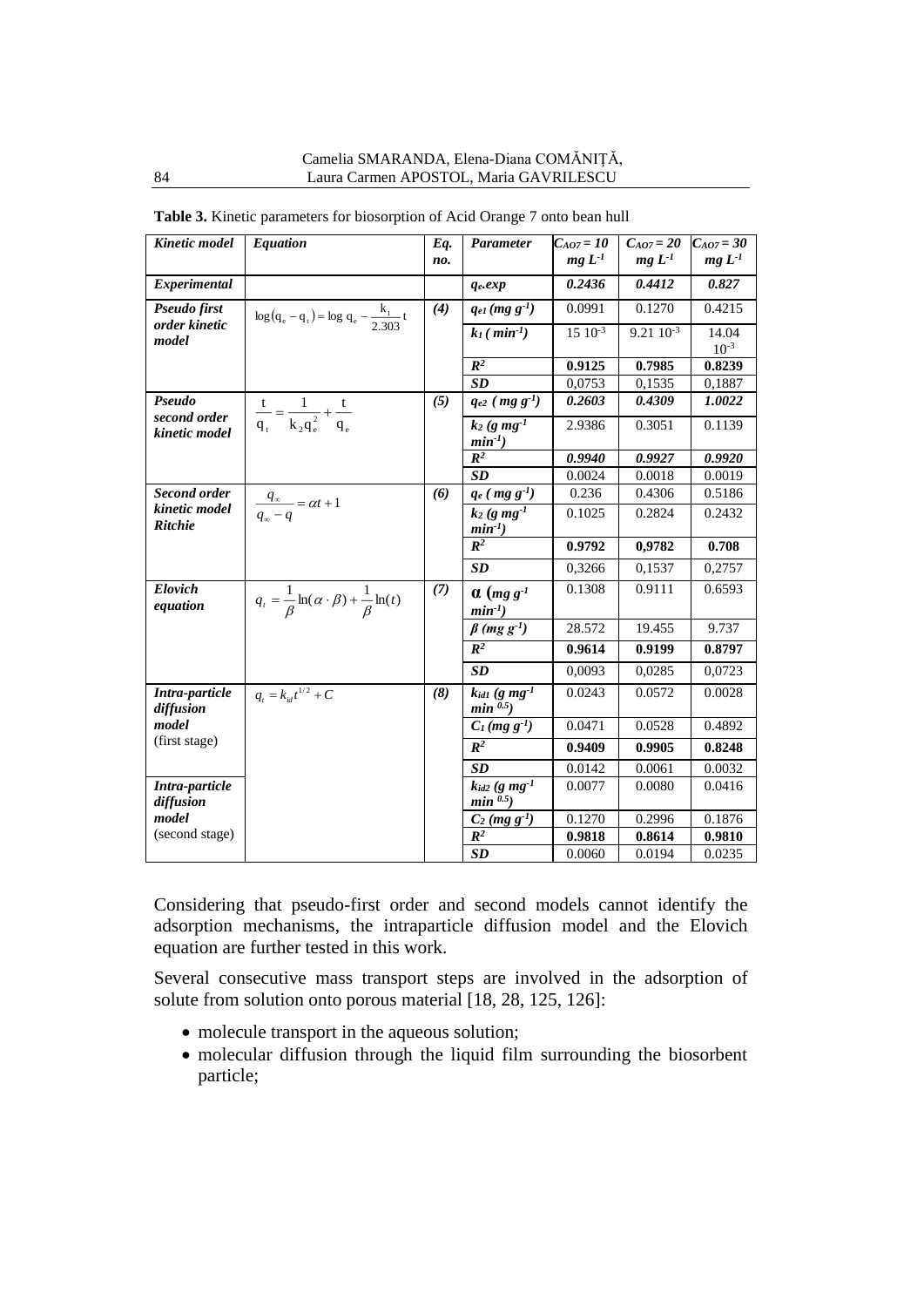- diffusion within the liquid included in the pore by internal diffusion or intraparticle diffusion;
- and finally, adsorption into the active sites at the internal surface of the adsorbent particle.

First, the adsorbate migrates through the solution to the exterior surface of the adsorbent particles by, i.e., film diffusion, and then followed by solute movement from particle surface into interior site by pore diffusion; adsorbate is adsorbed. According to the Weber - Morris model (eq. 8), if the rate limiting step is intraparticle diffusion, the plot of solute adsorbed against the square root of the contact time should give a straight line passing trough the origin.

In the present study there were obtained two domains of the line for all the AO7 concentrations (Fig. 12) and the lines do not pass through the origin. This is an indicative of some degree of boundary layer control, which indicate that the intraparticle diffusion is not the only rate controlling step and also other processes may control the rate of biosorption [119].



**Fig. 12.** Plots of Weber – Morris model for biosorption of AO7 onto BH

The first stage of the plot is attributed to boundary layer diffusion, while the second linear portion corresponds to the gradual adsorption process in which the intraparticle or pore diffusion is the limiting rate. These two stages suggest that the biosorption process of AO7 onto proceeds by surface biosorption and intraparticle diffusion.

The parameters for this kinetic model are given in Table 3. The slope of the second linear portion of the plot has been defined as the intraparticle diffusion parameter kid1 (mg/g min<sup>0.5</sup>). The calculated values for intraparticle diffusion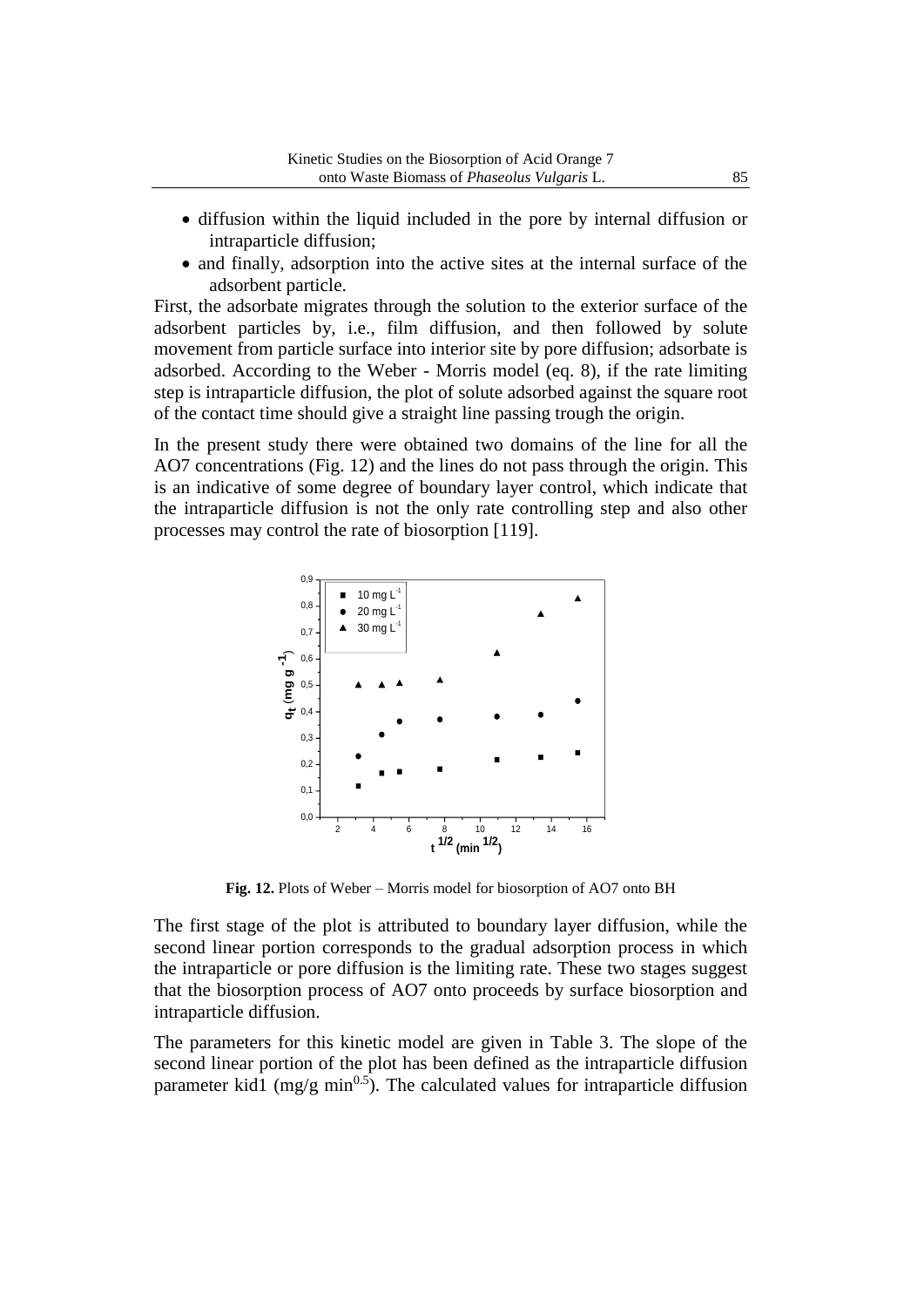coefficient kid1 (Table 3) were given by 0.007, 0.008 and 0.041 mg/g min<sup>0.5</sup> for an initial dye concentration of 10, 20, and 30 mg/L. The  $k_{id2}$  values increased with the initial AO7 concentration, indicating that the intraparticle diffusion was favored at high initial concentrations. The values of C (Table 3) give information about the thickness of boundary layer. Obtained results show that the thickness of boundary layer is increasing with the increase of the AO7 initial concentration. According to the results presented in Table 3, correlation coefficients were found high for the intraparticle diffusion model in the whole initial dye concentration range and for both stages. Also, the double nature of intraparticle diffusion plot confirms the presence of both film and pore diffusion.

Table 4 presents a comparison with other agricultural biosorbents used for AO7 removal. In present study, the process takes places in short time and at room temperature, which could be considered an important advantage because reduce production costs by using a cheap raw material and eliminating energy costs associated. Also, the obtained results indicate that BH can be successfully used as biosorbent for Acid orange 7 without any previous chemical treatments.

| Type of sorbent               | $q_{max}$ (mg $g^{-1}$ ) | <i>Initial AO7</i> | <i>Temperature</i> | References |
|-------------------------------|--------------------------|--------------------|--------------------|------------|
|                               |                          | concentration      | $(^oC)$            |            |
|                               |                          | $(mg L-1)$         |                    |            |
| Soybean stalk                 | 1.80-7.80                | 50-150             | 25                 | [90]       |
| Canola stalks (Brassica napus | 4.78-14.92               | 50-200             | 25                 | [119]      |
| L.                            |                          |                    |                    |            |
| Spent brewery grains          | $101.9 - 493.8$          | 30-843             | 20                 | [101]      |
| Moringa Oleifera Seeds        | $0.75 - 4.41$            | $5 - 25$           | 25                 | [110]      |
| Mango seed                    | 17                       | 50                 | 25                 | [96]       |
| Guava seed (Psidium guajava   | 0.67                     | 50                 | 25                 | [67]       |
| $L$ .)                        |                          |                    |                    |            |
| De-oiled sova                 | 8.87                     | 35                 | 30                 | [9]        |
| Sugarcane bagasse             | 28.01                    | 40                 | 30                 | [24]       |
| Bean hull                     | $0.24 - 0.82$            | $10-30$            | 20                 | This study |

**Table 4.** The performance of different types of agricultural waste for AO7 removal from aqueous solutions

Abdolali et al. [54] noticed that the main mechanisms known for dye biosorption process on cellulosic material includes a combination of several mechanisms including electrostatic attraction, complexation, ion exchange, covalent binding, Van der Waals attraction, adsorption and microprecipitation. Physical adsorption takes place because of weak Van der Waals' attraction forces, whereas the so-called chemisorption is a result of relatively strong chemical bonding between adsorbates and adsorbent surface functional groups.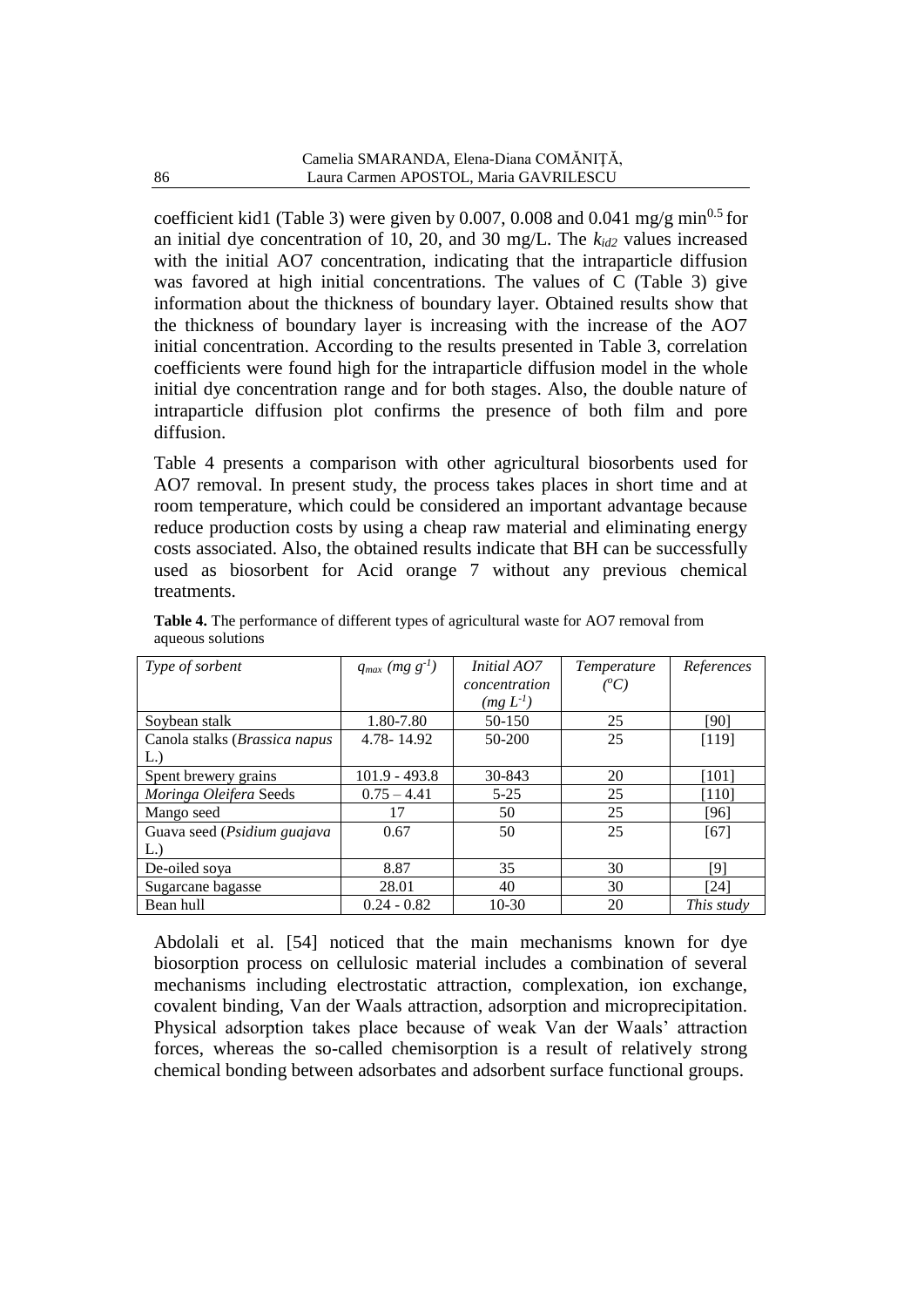A very good conformation to the pseudo-second order model suggests that the rate-determining step may be chemisorptions involving valence forces through sharing or exchange of electrons between biosorbent and sorbate.

The mechanisms of AO7 biosorption onto Phaseolus vulgaris L. may include electrostatic interactions between negatively charged dye SO<sub>3</sub>− group and positively charged BH surfaces; H–bonding between oxygen and nitrogen containing functional groups of AO7 and biosorbent surface; hydrophobic– hydrophobic interactions between hydrophobic parts of the dye and the biosorbent.

Chemical biosorption can occur by the polar functional groups of lignin, which include alcohols, aldehydes, acids, phenolic hydroxides, and ethers as chemical bonding agents [54], functional groups which have been highlighted in the case of BH, by FTIR analysis (Fig. 4).

### **4. Conclusions**

The present investigation is dealt with the biosorption of Acid orange 7 dye on agricultural been hull. The main conclusion of the study is that encouraging results were obtained with Phaseolus vulgaris L. hull tested as biosorbent for AO7 dye and demonstrate an adequate potential for being exploited as an economically viable and indigenous material for azo dyes biosorption from aqueous flows.

Also, the utilization of this lignocellulosic wastes and by-products as biosorbent is an eco-friendly technique, which may be a way of agricultural waste minimization.

The results show that dye removal is strongly dependant on biosorbent dose, time contact and initial dye concentration. The removal of Acid Orange 7 was observed to be rapid at the primary stages of biosorption process, which is an important advantage; this fact can be considered as an initial indication for biosorption of AO7 on P. vulgaris hull is a chemical-reaction controlled.

A detailed analysis using five kinetic equations was carried out to investigate the biosorption of AO7 onto BH. Based on the regression coefficient values (R2) and standard deviation (SD), the pseudo-second-order model can be used to predict the biosorption kinetic of AO7 onto bean hull. The values of qe predicted by the pseudo-second equation have been also in good agreement with the experimental data, indicating a chemical interaction between the azo dye and BH. The Weber– Morris analysis demonstrated that external mass transfer and intraparticle diffusion occurred simultaneously during the AO7 biosorption onto Phaseolus vulgaris L. hull.

FTIR, SEM and EDX analysis indicated the presence of functional groups able to interact with the sulphonate group of the dye.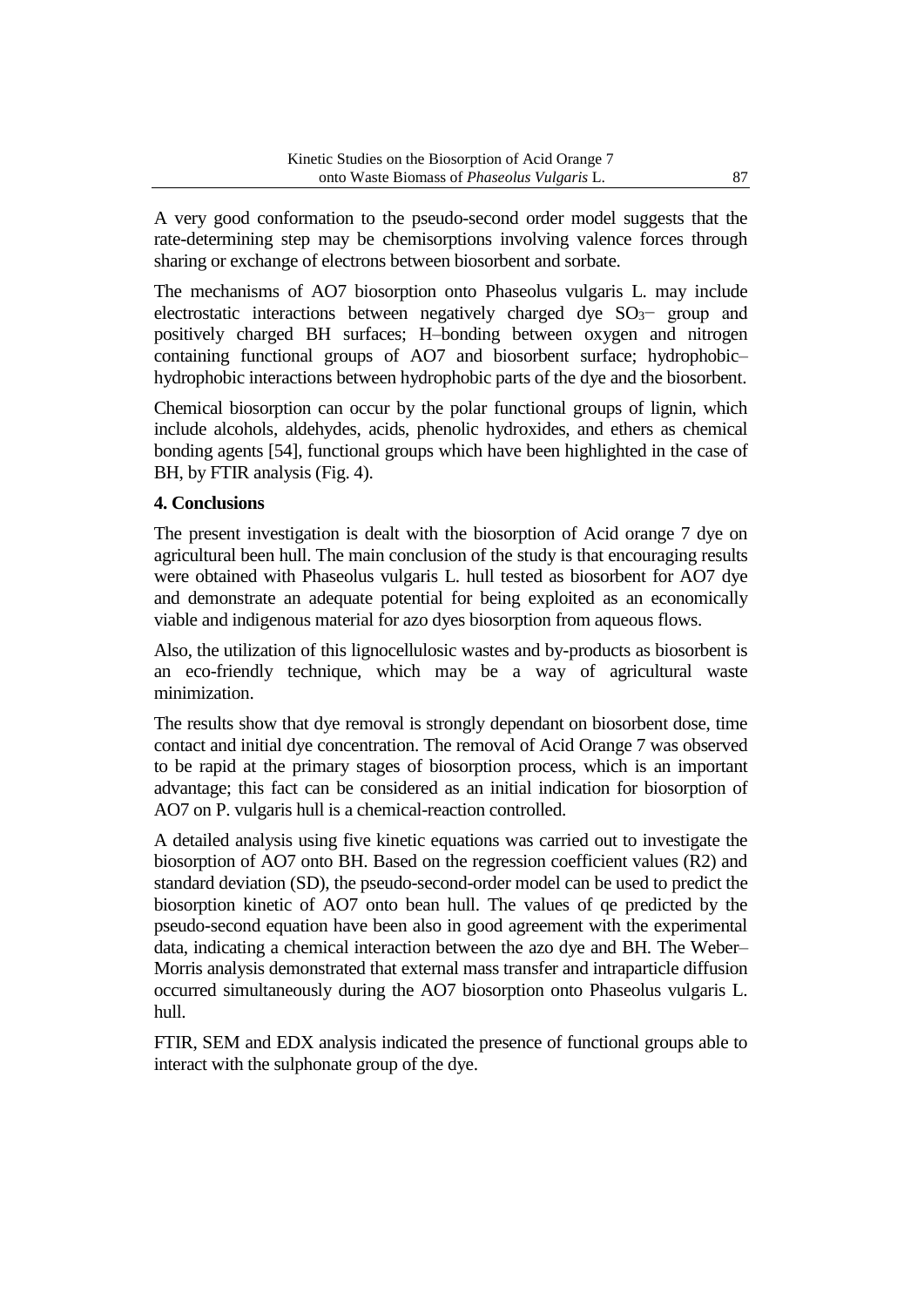It is important to mention that the obtained results indicates that BH can be successfully used as biosorbent of dye Acid orange 7 in aqueous solution without any previous chemical treatments.

Future investigations should be conducted with a view to selectively separating the present dye contaminant, regenerating of the exhausted biomass, and designing a continuous biosorption system. This work represents a part of a large experimental program elaborated within a National Research Grant, BIOSACC - IDEI PROGRAMME.

#### **Acknowledgment**

This paper was elaborated with the support of a grant of the Romanian National Authority for Scientific Research, CNCS – UEFISCDI, project number PN-II-ID-PCE-2011-3-0559, Contract 265/2011.

# **R E F E R E N C E S**

- 1. Jaikumar V., Sathish Kumar K., Gnana Prakash D., (2009), Biosorption of acid dyes using spent brewery grains: Characterization and modeling, *International Journal of Applied Science and Engineering*, **7**, 115-125.
- 2. Gupta V.K., Suhas, (2009), Application of low-cost adsorbents for dye removal A review, *Journal of Environmental Management*, **90**, 2313–2342.
- 3. Kuberan T., Anburaj J., Sundaravadivelan C., Kumar P., (2011), Biodegradation of Azo Dye by *Listeria* Sp, *International Journal of Environmental Sciences*, **1**, 1760-1770.
- 4. Chequer F.M.D., de Oliveira G.A.R., Ferraz E.R.A., Cardoso J.C., Zanoni M.V.B., Palma de Oliveira D., (2013), *Textile Dyes: Dyeing Process and Environmental Impact*, In: *Eco-Friendly Textile Dyeing and Finishing*, Günay M. (Ed.), InTech, 151-176.
- 5. Greluk M., Hubicki Z., (2011), Efficient removal of Acid Orange 7 dye from water using the strongly basic anion exchange resin Amberlite IRA-958, *Desalination*, **278**, 219–226.
- 6. Jayalakshmi L., Devadoss V., Ananthakumar K., (2013), Adsorption of Acid Orange-7 dye onto activated carbon produced from bentonite - A Study of equilibrium adsorption isotherm, *Chemical Science Transactions*, **2**, 7-12.
- 7. Akar T., Celik S., Akar S.T., (2010), Biosorption performance of surface modified biomass obtained from *Pyracantha coccinea* for the decolorization of dye contaminated solutions, *Chemical Engineering Journal*, **160**, 466–472.
- 8. Carletto R.A, Chimirri F, Bosco F, Ferrero F., (2008), Adsorption of Congo Red dye on hazelnut shells and degradation with *Phanerochaete chrysosporium*, *Bioresources*, **3**, 1146-1155.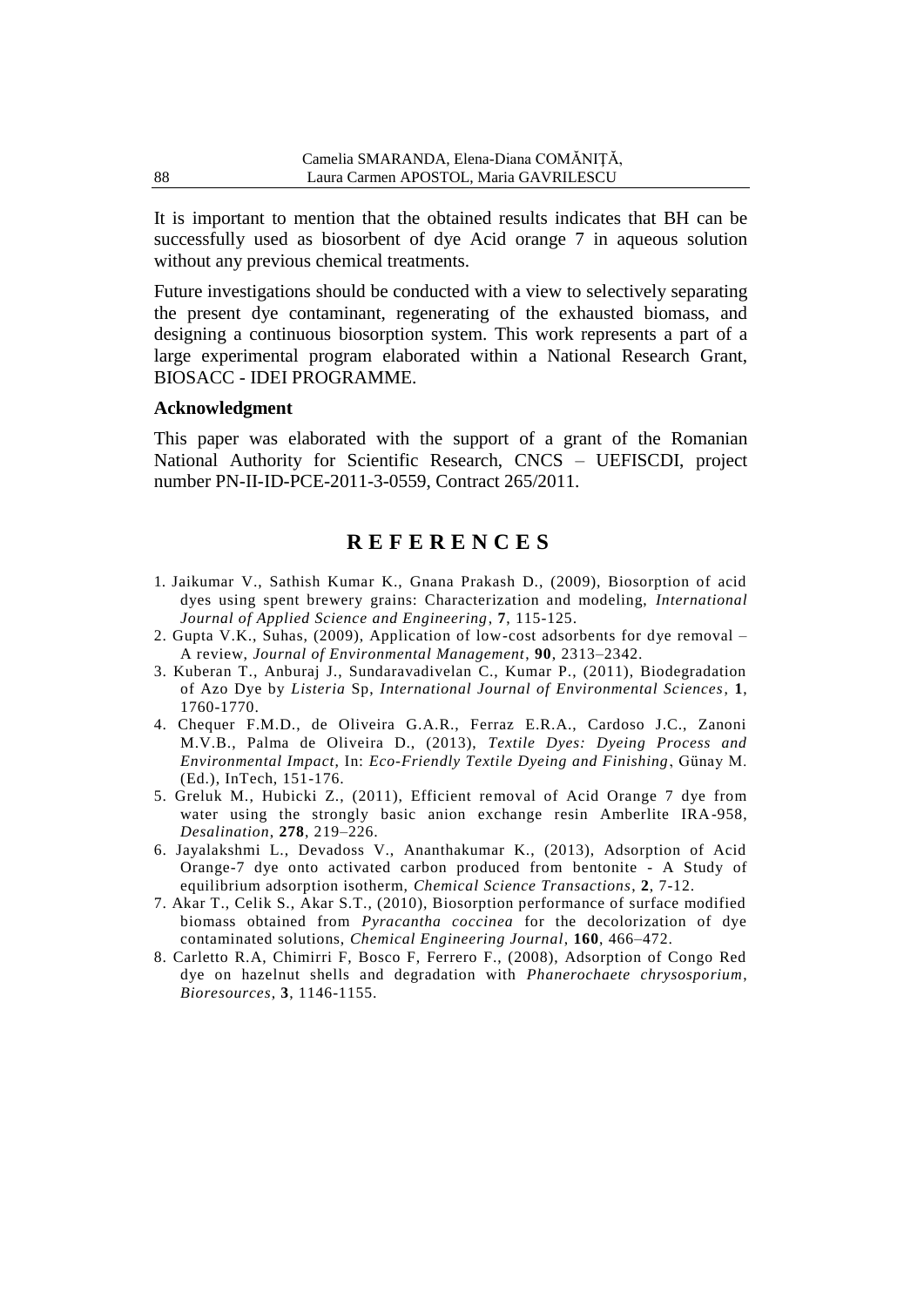- 9. Ahlström L., Eskilsson C.S., Björklund E., (2005), Determination of banned azo dyes in consumer goods, *Trends in Analytical Chemistry,* **24**, 49-56.
- 10. Chequer F.M.D., Dorta D. J., Palma de Oliveira D., (2011), *Azo Dyes and Their Metabolites: Does the Discharge of the Azo Dye into Water Bodies Represent Human and Ecological Risks?*, In: *Advanced in Treating Textile Effluent*, Hauser P. J. (Ed.), InTech, 27-48.
- 11. Campos Ventura-Camargo B., Marin-Morales M.A., (2013), Azo Dyes: Characterization and Toxicity- A Review, *Textiles and Light Industrial Science and Technology (TLIST)*, **2,** 85-103.
- 12. Vandevivere P.C., Bianchi R., Verstraete W., (1998), Treatment and reuse of wastewater from the textile wet-processing industry: Review of emerging technologies, *Journal of Chemical Technology and Biotechnology,* **72**, 289–302.
- 13. O'Neill C., Hawkes F.R., Hawkes D.L., Lourenço N.D., Pinheiro H.M., Delée W., (1999), Colour in textile effluents - Sources, measurement, discharge consents and simulation: A review, *Journal of Chemical Technology and Biotechnology,* **74**, 1009–1018.
- 14. Noroozi B., Sorial G.A., Bahrami H., Arami M., (2007), Equilibrium and kinetic adsorption study of a cationic dye by a natural adsorbent – Silkworm pupa, *Journal of Hazardous Materials*, **B 139**, 167-174.
- 15. Ratna, Padhi B.S., (2012), Pollution due to synthetic dyes toxicity & carcinogenicity studies and remediation, *International Journal of Environmental Sciences*, **3**, 940.
- 16. Yagub M.T., Sen T.K., Afroze S., Ang H.M., (2014), Dye and its removal from aqueous solution by adsorption: A review, *Advances in Colloid and Interface Science*, **209**, 172-184.
- 17. Melod Mohamed A.U., (2010), *Peroxide Reactions of Environmental Relevance in Aqueous Solution*, PhD Thesis, School of Applied Sciences, Northumbria University.
- 18. Abrahmian L., El-Rassy H., (2009), Adsorption kinetics and thermodynamics of azo-dye Orange II onto highly porous titania aerogel, *Chemical Engineering Journal*, **150**, 403-410.
- 19. Morais W.A., Fernandez A.L.P., Dantas T.N.C., Pereira M.R., Fonseca J.L.C., (2007), Sorption studies of a model anionic dye on crosslinked chitosan, *Colloids and Surfaces A: Physicochemical Engineering Aspects*, **310,** 20-31.
- 20. Novotny C., Dias N., Kapanen A., Malachova K., Vandrovcova M., Itavarra M., Lima N., (2006), Comparative use of bacterial, algal and protozoan tests to study toxicity of azo and anthraquinone dyes, *Chemosphere*, **63**, 1436-1442.
- 21. Ramachandra T.V., Ahalya N., Kanamadi R.D., (2008), Biosorption: Techniques and Mechanisms, CES Technical Report 110, *Centre for Ecological Sciences*.
- 22. SCCS/1382/10, (2011), European Commision, Scientific Committee on Consumer Safety, Opinion on Acid Orange 7, Colipa no C15, On line at: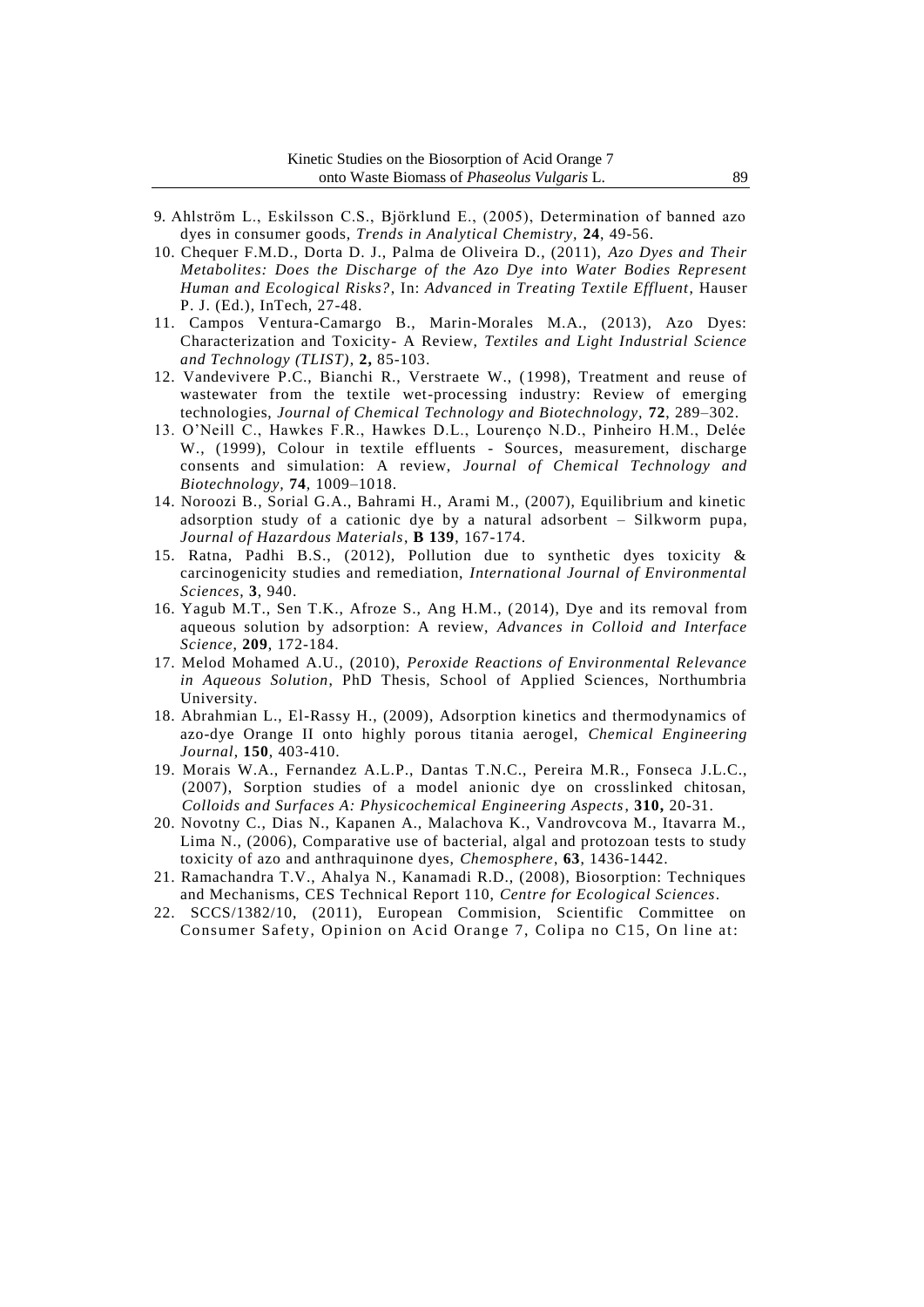http://ec.europa.eu/health/scientific\_committees/consumer\_safety/docs/sccs\_o\_05 7.pdf.

- 23. Püntener A., Page C., (2004), European Ban on Certain Azo Dyes, *Quality and Environment*, On line at: www.tfl.com/web/files/eubanazodyes.pdf.
- 24. Madhav M., Soni S., Singhal M., Kumar Gautam C., Shanthi V., (2013), Study of operational parameters and kinetics of biosorption of Acid orange 7 by untreated sugarcane bagasse, *Journal of Chemical and Pharmaceutical Research*, **5**, 523- 531.
- 25. Bae J.H., Song D.I., Jeon Y.W., (2000), Adsorption of Anionic Dye and Surfactant from Water onto Organomontmorillonite, *Separation Science and Technology***, 35,** 353 – 365.
- 26. Benkli Y.E., Can M.F., Turan M., Çelik M.S., (2005), Modification of organozeolite surface for the removal of reactive azo dyes in fixed -bed reactors, *Water Research*, **39**, 487-493.
- 27. Wang S., Zhu Z.H., (2006), Characterisation and environmental application of an Australian natural zeolite for basic dye removal from aqueous solution, *Journal of Hazardous Materials*, **136**, 946-952.
- 28. Janos P., Michalek P., Turek L., (2007), Sorption of ionic dyes onto untreated low-rank coal – oxihumolite: A kinetic study, *Dyes and Pigments*, **74**, 363-370.
- 29. Hsiu-Mei C., Ting-Chien C., San-De P., Hung-Lung C., (2009), Adsorption characteristics of Orange II and Chrysophenine on sludge adsorbent and activated carbon fibers, *Journal of Hazardous Materials*, **161**, 1384–1390.
- 30. Jin X., Jiang M., Shan X., Pei Z., Chen Z., (2008), Adsorption of methylene blue and orange II onto unmodified and surfactant-modified zeolite, *Journal of Colloid and Interface Science*, **328**, 243-247.
- 31. Sarkar B., Xi Y., Megharaj M., Naidu R., (2011), Orange II adsorption on palygorskites modified with alkyl trimethylammonium and dialkyl dimethylammonium bromide — An isothermal and kinetic study, *Applied Clay Science*, **51**, 370-374.
- 32. Lin J., Zhan Y., (2012), Adsorption of humic acid from aqueous solution onto unmodified and surfactant-modified chitosan/zeolite composites, *Chemical Engineering Journal*, **15**, 202-213.
- 33. Lin L., Zhai S.-R., Xiao Z.-Y., Song Y., An Q.-D., Song X.-W., (2013), Dye adsorption of mesoporous activated carbons produced from NaOH-pretreated rice husks, *Bioresource Technology*, **136**, 437-443.
- 34. Umoren S.A., Etim U.J., Israel A.U., (2013), Adsorption of methylene blue from industrial effluent using poly (vinyl alcohol), *Journal of Materials and Environmental Science*, **4,** 75-86.
- 35. Qin Z., Yuan P., Yang S., Liu D, He H., Zhu J., (2014), Silylation of Al13 intercalated montmorillonite with trimethylchlorosilane and their adsorption for Orange II, *Applied Clay Science*, **99**, 229-236.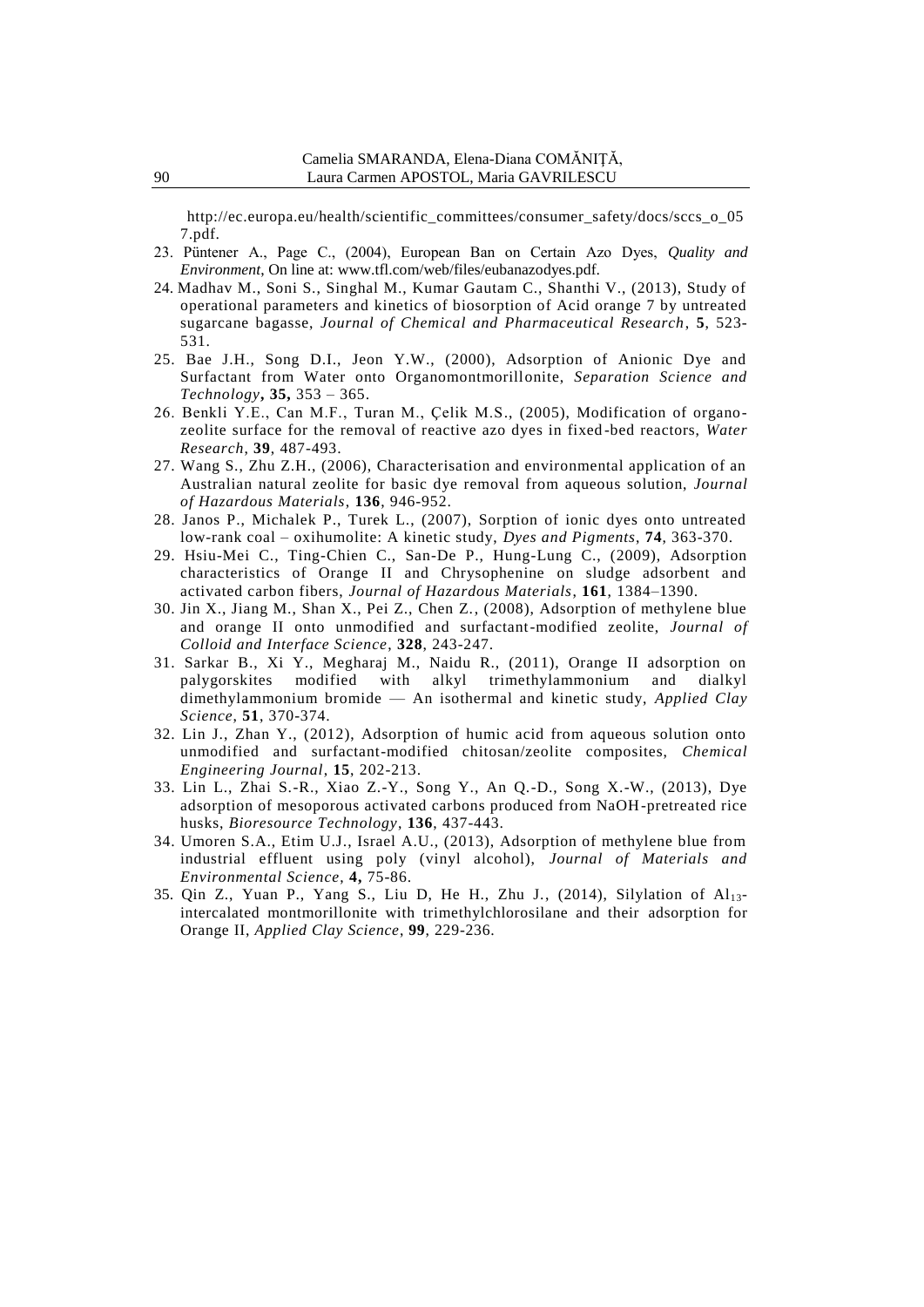- 36. Chiou M.S., Ho P.Y., Li H.Y., (2004), Adsorption of anionic dyes in acid solutions using chemically cross-linked chitosan beads, *Dyes and Pigments*, **60**, 69–84.
- 37. Moraisa L.C., Freitas O.M., Gonçalves E.P., Vasconcelos L.T., González Beça C.G., (1999), Reactive dyes removal from wastewaters by adsorption on eucalyptus bark: variables that define the process, *Water Research*, **33**, 979– 988.
- 38. Crini G., Badot P.M., (2008), Application of chitosan, a natural aminopolysaccharide, for dye removal from aqueous solutions by adsorption processes using batch studies: A review of recent literature, *Progress in Polymer Science*, **33**, 399-447.
- 39. Monvisade P., Siriphannon P., (2009), Chitosan intercalated montmorillonite: Preparation, characterization and cationic dye adsorption, *Applied Clay Science Journal*, **42**, 427-431.
- 40. Guo J., Chen S., Liu L., Li B., Yang P., Zhang L., Feng Y., (2012), Adsorption of dye from wastewater using chitosan–CTAB modified bentonites, *Journal of Colloid and Interface Science*, **382**, 61-66.
- 41. Kyzas G.Z., Lazaridis N.K., Bikiaris D.N., (2013), Optimization of chitosan and β-cyclodextrin molecularly imprinted polymer synthesis for dye adsorption, *Carbohydrate Polymers*, **91**, 198-208.
- 42. Vakili M., Rafatullah M., Salamatinia B., Abdullah A.Z., Ibrahim M.H., Tan K.B., Gholami Z., Amouzgar P., (2014), Application of chitosan and its derivatives as adsorbents for dye removal from water and wastewater: A review, *Carbohydrate Polymers*, **113**, 115-130.
- 43. Zhou Z., Lin S., Yue T., Lee T.-C., (2014), Adsorption of food dyes from aqueous solution by glutaraldehyde cross-linked magnetic chitosan nanoparticles, *Journal of Food Engineering*, **126**, 133-141.
- 44. Aber S., Daneshvar N., Soroureddin S.M., Chabok A., Asadpour-Zeynali K., (2007), Study of Acid orange 7 removal from aqueous solutions by powdered activated carbon and modeling of experimental results by artificial neural network, *Desalination*, **211**, 87–95.
- 45. Metivier-Pignon H., Faur C., Cloirec P., (2007), Adsorption of dyes onto activated carbon cloth: Using QSPRs as tools to approach adsorption mechanisms, *Chemosphere*, **66**, 887–893.
- 46. Tan I.A.W., Ahmad A.L., Hameed B.H., (2008), Adsorption of basic dye on high-surface-area activated carbon prepared from coconut husk: Equilibrium, kinetic and thermodynamic studies, *Journal of Hazardous Materials*, **154**, 337- 346.
- 47. Qu G.Z., Li J., Li G.F., Wu Y., Lu N., (2009), DBD regeneration of GAC loaded with acid orange 7, *Asia-Pacific Journal of Chemical Engineering*, **4**,  $649 - 653$ .
- 48. Shahul Hameed K., Muthirulan P., Meenakshi Sundaram M., (2013), Adsorption of chromotrope dye onto activated carbons obtained from the seeds of various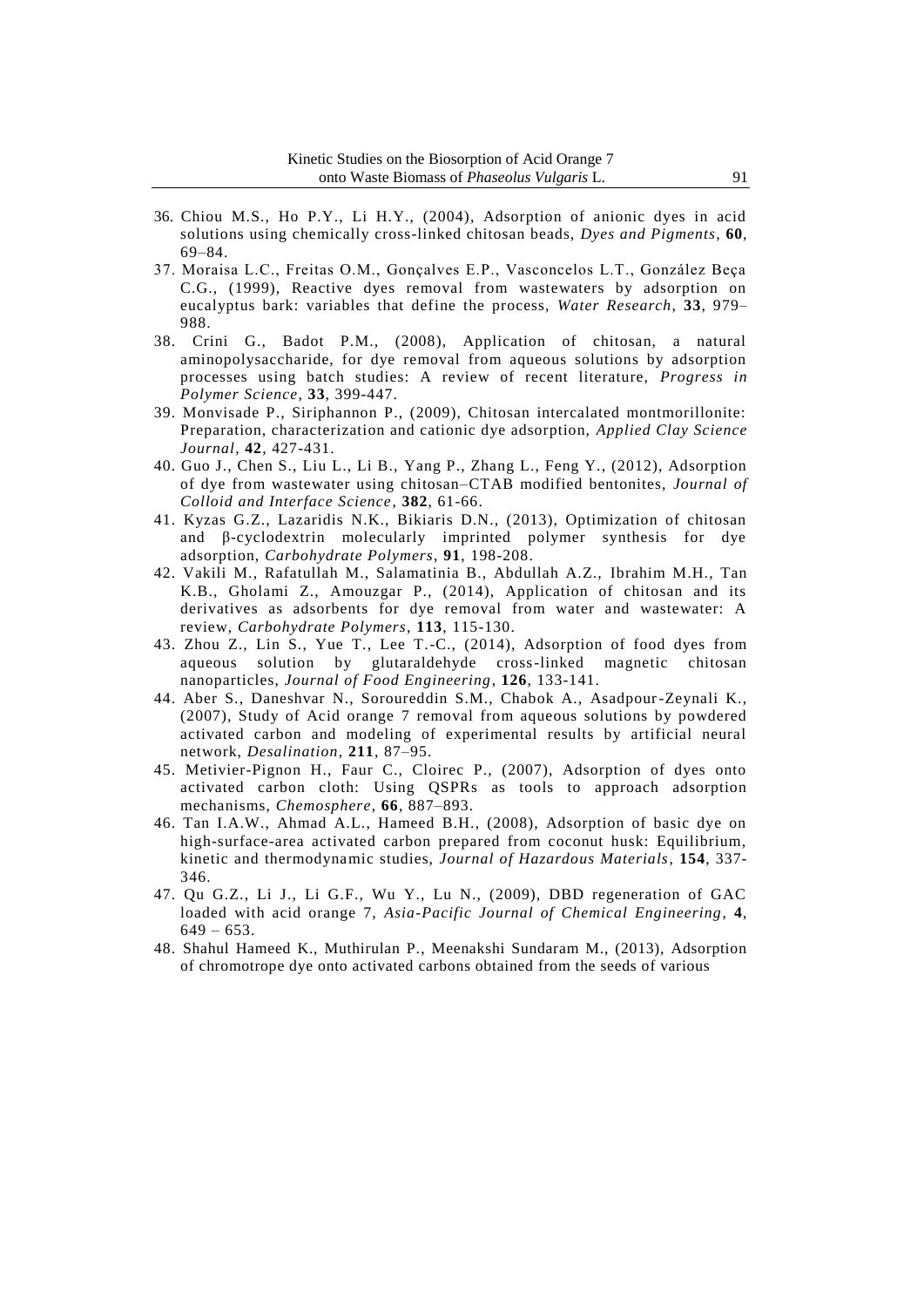plants: Equilibrium and kinetics studies, *Arabian Journal of Chemistry*, DOI: 10.1016/j.arabjc.2013.07.058.

- 49. Grassi M., Kaykioglu G., Belgiorno V., Lofrano G., (2012) *Removal of Emerging Contaminants from Water and Wastewater by Adsorption Process*, Lofrano G. (ed) Emerging Compounds Removal from Wastewater. Natural and solar based treatments, Springer Verlag, 15-33.
- 50. Jain A.K., Gupta V.K., Bhatnagar A, Suhas T.L., (2003), Utilization of industrial waste products as adsorbents for the removal of dyes, *Journal of Hazardous Materials*, **101**, 31–42.
- 51. Adamu A., (2008), *Adsorptive Removal of Reactive Azo Dyes using Industrial Residue*, PhD Thesis, Addis Ababa University.
- 52. Crini G., (2006), Non-conventional low-cost adsorbents for dye removal: A review, *Bioresource Technology*, **97,** 1061-1085.
- 53. Agarry S.E., Aremu M.O., (2012), Batch Equilibrium and Kinetic Studies of Simultaneous Adsorption and Biodegradation of Phenol by Pineapple Peels Immobilized *Pseudomonas aeruginosa* NCIB 950, *British Biotechnology Journal*, **2**, 26-48.
- 54. Abdolali A., Guo W.S., Ngo H.H., Chen S.S., Nguyen N.C., Tung K.L., (2014), Typical lignocellulosic wastes and by-products for biosorption process in water and wastewater treatment: A critical review, *Bioresource Technology*, On line at: http://dx.doi.org/10.1016/j.biortech.2013.12.037.
- 56. Annadurai G., Juang R.-S., Lee D.J., (2002), Use of cellulose-based wastes for adsorption of dyes from aqueous solutions, *Journal of Hazardous Materials*, **92**, 262–274.
- 57. Bhatnagar A., Sillanpää M., (2010), Utilization of agro-industrial and municipal waste materials as potential adsorbents for water treatment - a review, *Chemical Engineering Journal*, **157**, 277–296.
- 58. McKay G., Porter J.F., Prasad G.R., (1999), The Removal of Dye Colours from Aqueous Solutions by Adsorption on Low-cost Materials, *Water Air Soil Pollution*, **114**, 423.
- 59. Chuah T.G., Jumasiah A., Azni I., Katayon S.T., Choong S.Y., (2005), Rice husk as a potentially low-cost biosorbent for heavy metal and dye removal: an overview*, Desalination,* **175**, 305-316.
- 60. Ponnusami V.V., Krithika R. Madhuram R., Srivastava S.N., (2007), Biosorption of reactive dye using acid-treated rice husk: factorial design analysis, *Journal of Hazardous Materials*, **142**, 397-403.
- 61. Lakshmi U.R., Srivastava V.C., Mall I.D., Lataye D.H., (2009), Rice husk ash as an effective adsorbent: evaluation of adsorptive characteristics for Indigo Carmine dye, *Journal of Environmental Management*, **90**, 710–720.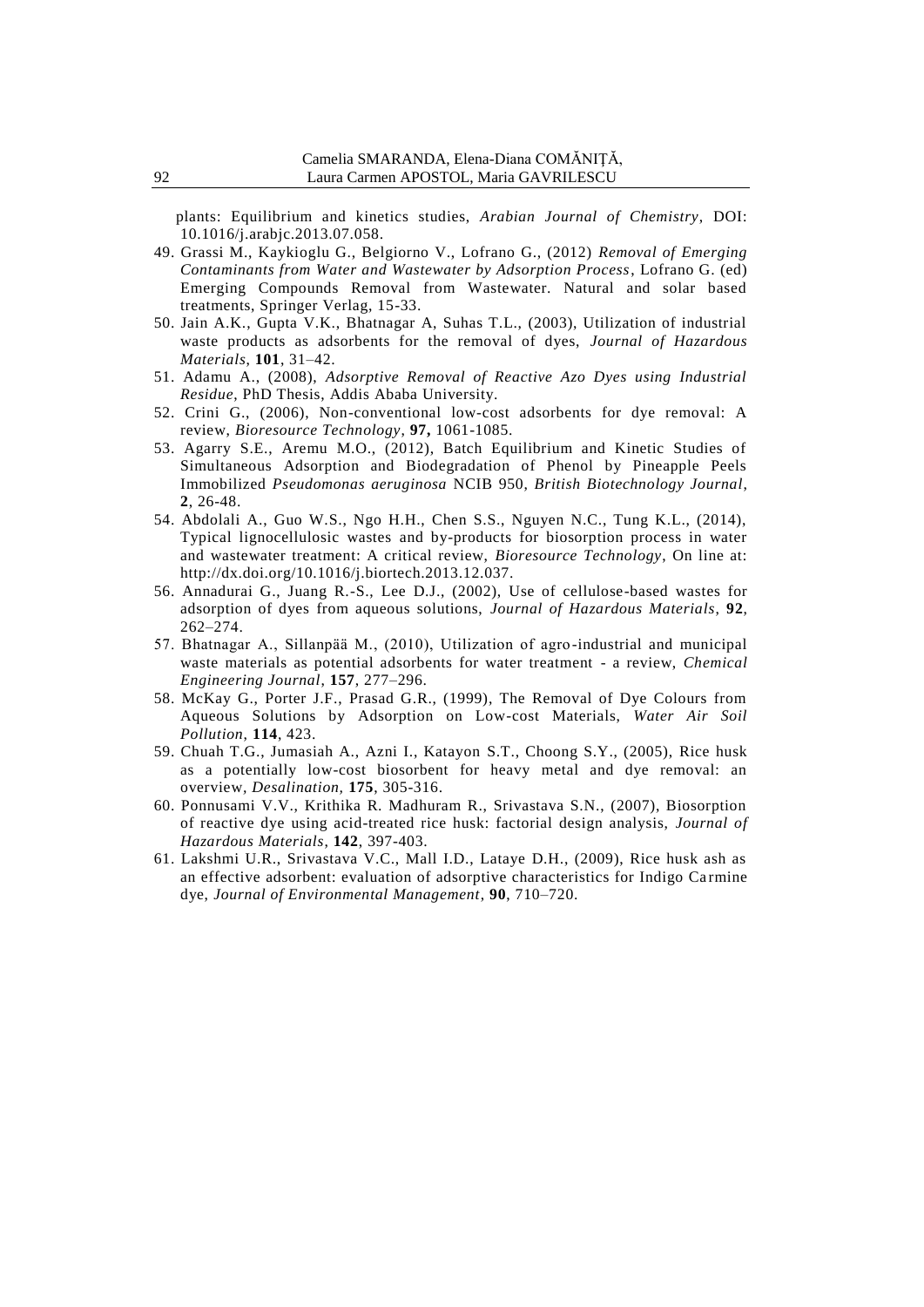- 62. Ong S.T., Khoo E.C., Hii S.L., Ha S.T., (2010), Utilization of sugarcane bagasse for removal of basic dyes from aqueous environment in single and binary systems, *Desalination and Water Treatment Journal*, **20**, 86-95.
- 63. Safa Y., Bhatti H.N., Bhatti I.A., Asgher M., (2011), Removal of direct Red -31 and direct Orange-26 by low cost rice husk: Influence of immobilisation and pretreatments, *The Canadian Journal of Chemical Engineering*, **89**, 1554–1565.
- 64. Sivakumar V.M., Thirumarimurugan M., Xavier A.M., Sivalingam A., Kannad T., (2012), Colour Removal of Direct Red Dye Effluent by Adsorption Process Using Rice Husk, *International Journal of Bioscience, Biochemistry and Bioinformatics*, **2**, 377-380.
- 65. Abbas F.S., (2013), Dyes Removal from Wastewater Using Agricultural Waste, *Advances in Environmental Biology*, **7**, 1019-1026.
- 66. Elizalde-Gonzalez M.P., Hernández-Montoya V., (2009a), Removal of acid orange 7 by guava seed carbon: A four parameter optimization study, *Journal of Hazardous Materials*, **168**, 515–522.
- 67. Elizalde-Gonzalez M.P., Hernández-Montoya V., (2009b), Guava seed as an adsorbent and as a precursor of carbon for the adsorption of acid dyes, *Bioresource Technology*, **100**, 2111–2117.
- 68. Ponnusami V., Madhuram R., Krithika V., Srivastava S.N., (2008), Effects of Process Variables on Kinetics of Methylene Blue Sorption onto Untreated Guava (*Psidium guajava*) Leaf Powder: Statistical Analysis, *Chemical Engineering Journal*, **140**, 609.
- 69. Gong R., Ding Y, Li M., Yang C., Liu H., Sun Y., (2005), Utilization of powdered peanut hull as biosorbent for removal of anionic dyes from aqueous solution, *Dyes and Pigments Journal*, **64**, 187–192.
- 70. Tanyildizi M.Ş., (2011), Modeling of adsorption isotherms and kinetics of reactive dye from aqueous solution by peanut hull, *Chemical Engineering Journal*, **168**, 1234–1240.
- 71. Das S., (2010), *Removal of Congo Red Dye onto Coconut (Cocos Nucifera) Shell and Bael (Aegle Marmelos) Extracts using Taguchi Approach* , Bachelor of Technology (Chemical Engineering), India, 1-17.
- 72. Mittal A., Malviya A., Kaur D., Mittal J., Kurup L., (2007), Studies on the adsorption kinetics and isotherms for the removal and recovery of Methyl Orange from wastewaters using waste materials, *Journal of Hazardous Materials*, **148**, 229–240.
- 73. Mane R.S., Bhusari V.N., (2012), Removal of colour (dyes) from textile effluent by adsorption using orange and banana peel, *International Journal of Engineering Research and Applications*, **2**, 1997-2004.
- 74. Mafra M.R., Igarashi-Mafra L., Zuim D.R., Vasques É.C., Ferreira M.A., 2013 - Adsorption of Remazol Brilliant Blue on an Orange Peel Adsorbent, *Brazilian Journal of Chemical Engineering*, **30**, 657 – 665.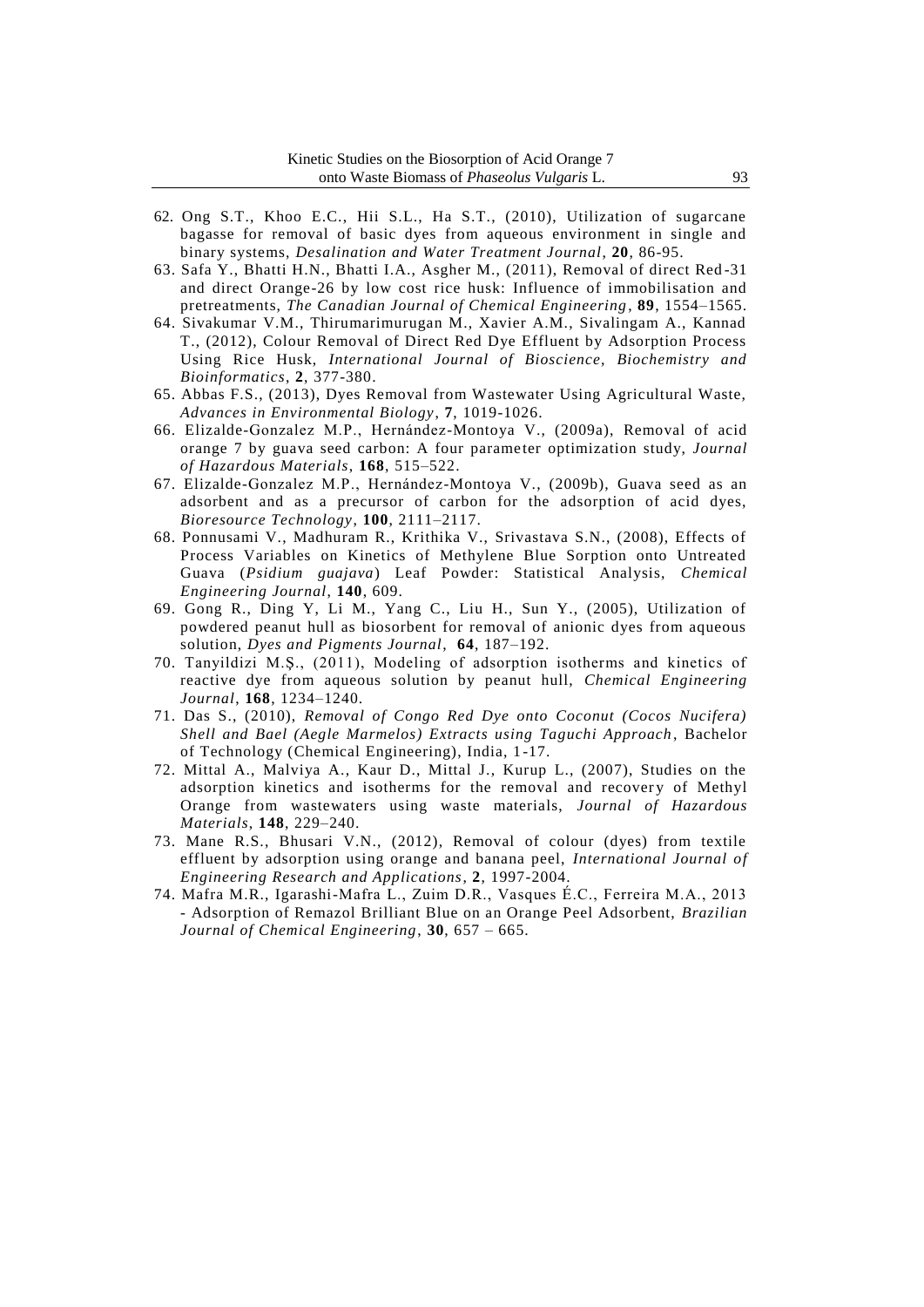- 75. Saeed A., Sharif M., Iqbal M., (2010), Application potential of grapefruit peels as dye sorbent: Kinetics, equilibrium, and mechanism of crystal violet adsorption, *Journal of Hazardous Materials*, **179**, 564-572.
- 76. Kumar K.V., (2007), Optimum sorption isotherm by linear and non-linear methods for malachite green onto lemon peel, *Dyes and Pigments*, **74**, 595–597.
- 77. Hameed B.H., Ahmad A.A., (2009), Batch adsorption of methylene blue from aqueous solution by garlic peel, an agricultural waste biomass, *Journal of Hazardous Materials*, **164,** 870–875.
- 78. Hameed B.H., Hakimi H., (2008), Utilization of durian (*Durio zibethinus Murray*) peels as low cost sorbent for the removal of acid dye from aqueous solutions, *Biochemical Engineering Journal*, **39**, 338-343.
- 79. Uddin M.T., Islam M.A., Mahmud S., Rukanuzzaman M., (2009), Adsorptive removal of methylene blue by tea waste, *Journal of Hazardous Materials*, **164**, 53– 60.
- 80. Hameed B.H., (2009a), Spent tea leaves: a new non-conventional and low-cost adsorbent for removal of basic dye from aqueous solutions, *Journal of Hazardous Materials*, **161,** 753–759.
- 81. Nasuha N., Hameed B.H., Mohd Din A.T., (2010), Rejected Tea as a Potential Low-cost Adsorbent for the Removal of Methylene Blue, *Journal of Hazardous Materials*, **175**, 126-132.
- 82. Oliveira L.S., Franca A.S., Alves T.M., Rocha S.D.F., (2008), Evaluation of untreated coffee husks as potential biosorbents for treatment of dye contaminated waters, *Journal of Hazardous Materials*, **155**, 507–512.
- 83. Hamdaoui O., (2006), Batch study of liquid-phase adsorption of methylene blue using cedar sawdust and crushed brick, *Journal of Hazardous Materials*, **B135**, 264–273.
- 84. Izadyar S., Rahimi M., (2007), Use of beech wood sawdust for adsorption of textile dyes, *Pakistan Journal of Biological Sciences,* **10**, 287-93.
- 85. Ahmad R., (2009), Studies on adsorption of crystal violet dye from aqueous solution onto coniferous pinus bark powder (CPBP), *Journal of Hazardous Materials*, **171**, 767–773.
- 86. Saliba R., Gauthier H., Gauthier R., Petit-Ramel M., (2002) The Use of Eucalyptus Barks for the Adsorption of Heavy Metal Ions and Dyes, *Adsorption Science & Technology*, **20**, 119-129.
- 87. Srivastavaa R., Rupainwar D.C., (2009), Eucalyptus bark powder as an effective adsorbent: Evaluation of adsorptive characteristics for various dyes, *Desalination and Water Treatment,* **11** 302–313.
- 88. Kumar B.G.P., Miranda L.R., Velan M., (2005), Adsorption of Bismark Brown dye on activated carbons prepared from rubber wood sawdust (Hevea brasiliensis) using different activation methods, *Journal of Hazardous Materials*, **126**, 63–70.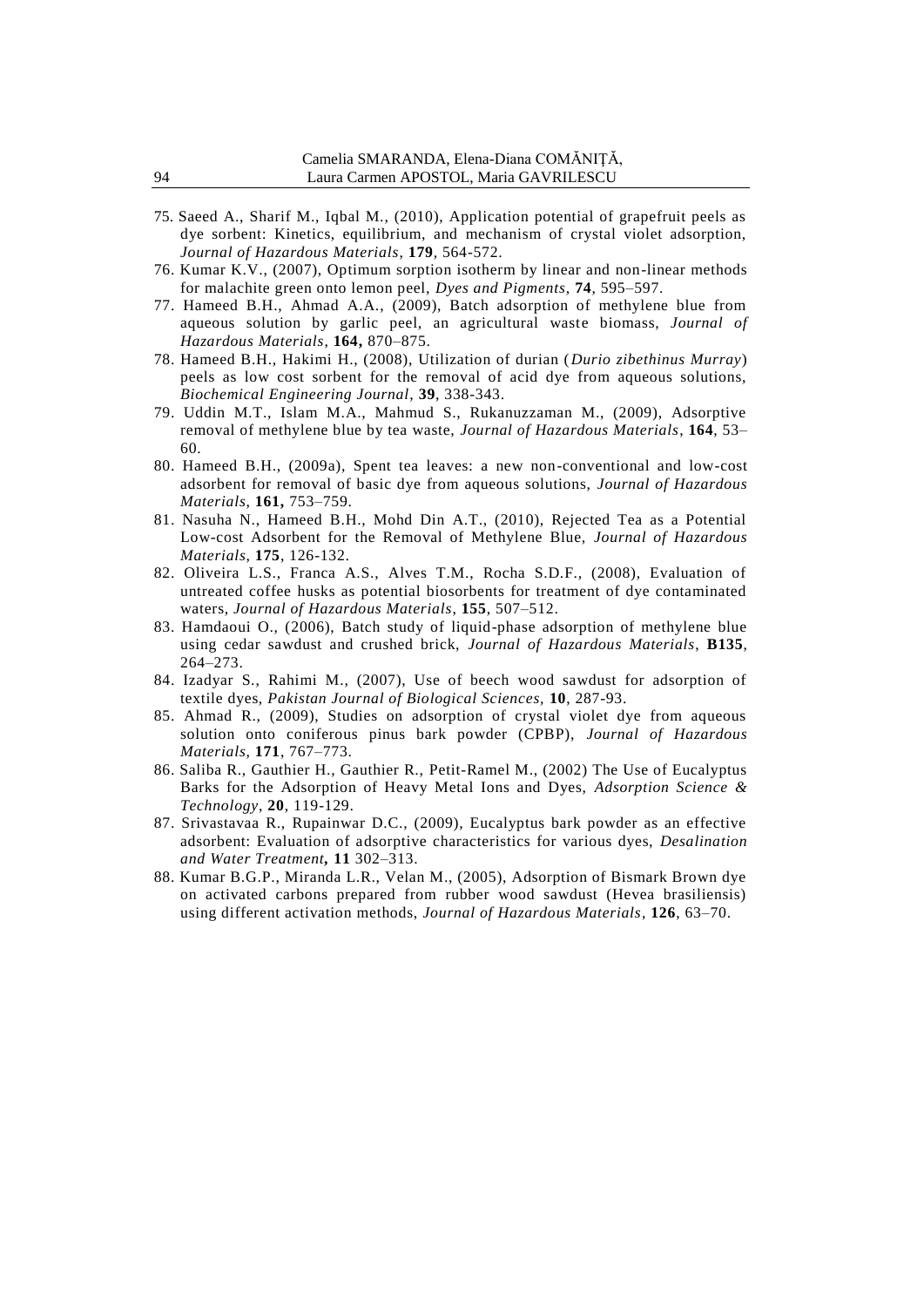- 89. Gupta V.K., Mittal A., Gajbe V., Mittal J., (2006), Removal and recovery of the hazardous azo dye Acid Orange 7 through adsorption over waste materials: bottom ash and de-oiled soya, *Industrial & Engineering Chemistry Research*, **45**, 1446– 1453.
- 90. Ashori A., Hamzeh Y., Ziapour A., (2014), Application of Soybean Stalk for the Removal of Hazardous Dyes from Aqueous Solutions*, Polymer Engineering and Science*, **54**, 239–245.
- 91. Osma J.F., Saravia V., Toca-Herrera J.L., Couto S.R., (2007), Sunflower seed shells: a novel and effective low-cost adsorbent for the removal of the diazo dye Reactive Black 5 from aqueous solutions, *Journal of Hazardous Materials,* **147**, 900-905.
- 92. Akar S.T., Safa Özcan A., Akar T., Özcan A., Kaynak Z., (2009), Biosorption of a reactive textile dye from aqueous solutions utilizing an agro -waste, *Desalination,* **249**, 757–761.
- 93. Sonawane G.H., Shrivastava V.S., (2009), Kinetics of decolourization of malachite green from aqueous medium by maize cob (*Zea maize*): an agricultural solid waste, *Desalination*, **247**, 430–441.
- 94. Elizalde-Gonzalez M.P., Mattusch J., Wennrich R., (2008), Chemically modified maize cobs waste with enhanced adsorption properties upon Methyl Orange and arsenic, *Bioresource Technology*, **99**, 5134-5139.
- 95. Hameed B.H., El-Khaiary M.I., (2008), Removal of basic dye from aqueous medium using a novel agricultural waste material: pumpkin seed hull, *Journal of Hazardous Materials*, **155**, 601–609.
- 96. Dávila-Jiménez M.M., Elizalde-González M.P., Hernández-Montoya V., (2009), Performance of mango seed adsorbents in the adsorption of anthraquinone and azo acid dyes in single and binary aqueous solutions, *Bioresource Technology,* **100**, 6199–6206.
- 97. Aksu Z., Isoglu I.A., (2007), Use of Dried Sugar Beet Pulp for Binary Biosorption of Gemazol Turquoise Blue-G Reactive Dye and Copper (II) Ions: Equilibrium Modeling, *Chemical Engineering Journal*, **127**, 177.
- 98. Vučurović V.M., Razmovski R.N., Tekić M.N., (2012), Methylene blue (cationic dye) adsorption onto sugar beet pulp: Equilibrium isotherm and kinetic studies, *Journal of the Taiwan Institute of Chemical Engineers*, **43**, 108–111.
- 99. Parab H., Sudersanan M., Shenoy N., Pathare T., Vaze B., (2009), Use of agro industrial wastes for removal of basic dyes from aqueous solutions, *Clean – Soil, Air, Water*, **37,** 963–969.
- 100. Saad S.A., Isa K.M.., Bahari R., (2010), Chemically modified sugarcane bagasse as a potentially low-cost biosorbent for dye removal, *Desalination,* **1-2**, 123-128.
- 101. Silva J.P., Sousa S., Gonçalves I., Porter J.J., Ferreira -Díaz S., (2004), Modelling adsorption of Acid orange 7 dye in aqueous solutions to spent brewery grains, *Separation and Purification Technology*, **40**, 163–170.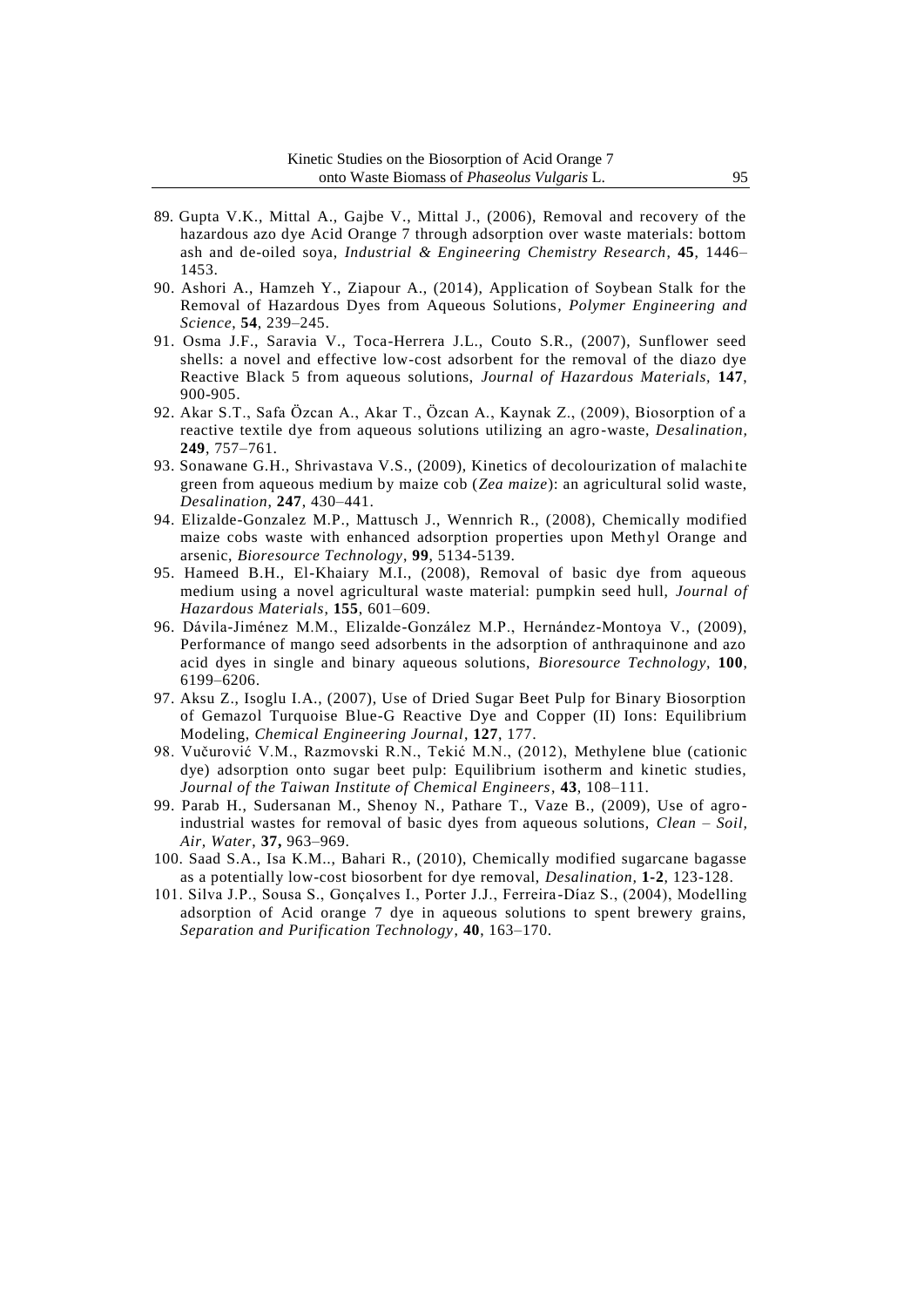- 102. Hameed B.H., (2009b), Evaluation of Papaya Seeds as a Novel Non conventional Low-cost Adsorbent for Removal of Methylene Blue, *Journal of Hazardous Materials*, **162**, 939.
- 103. Dogan M., Abak H., Alkan M., (2008), Biosorption of methylene blue from aqueous solutions by hazelnut shells: equilibrium, parameters and isotherms, *Water Air Soil Pollution*, **192**, 141–153.
- 104. Olivella M.À., Fiol N., de la Torre F., Poch J.; Villaescusa I., (2012), A Mechanistic Approach to Methylene blue sorption on two vegetable wastes: cork bark and grape stalks, *BioResources*, **7**, 33-40.
- 106. Han X., Niu X., Ma X., (2012), Adsorption characteristics of methylene blue on poplar leaf in batch mode: Equilibrium, kinetics and thermodynamics, *Korean Journal of Chemical Engineering*, **29**, 494-502.
- 107. Weng C.H., Lin Y.T., Tzeng T.W., (2009), Removal of methylene blue from aqueous solution by adsorption onto pineapple leaf powder, *Journal of Hazardous Materials,* **170**, 417-427.
- 108. Moussavi G., Khosravi R., (2011), The removal of cationic dyes from aqueous solutions by adsorption onto pistachio hull waste, *Chemical Engineering Research and Design*, **89**, 2182–2189.
- 109. Hameed B.H., (2009c), Removal of cationic dye from aqueous solution using jackfruit peel as non-conventional low-cost adsorbent, *Journal of Hazardous Materials*, **162**, 344–350.
- 110. Reza Marandi O.S., Sepehr S.M.B., (2011), Removal of Orange 7 Dye from Wastewater Used by Natural Adsorbent of *Moringa Oleifera* Seeds, *American Journal of Environmental Engineering,* **1**, 1-9.
- 111. Aremu M.O., Olaofe O., Akintayo T.E., (2006), A Comparative Study on the Chemical and Amino Acid Composition of Some Nigerian Under-Utilized Legume Flours, *Pakistan Journal of Nutrition*, **5**, 34-38.
- 112. Kay D.E., (1979), *Food Legumes*, TPI Crop Digest, No. 3, Tropical Products Institute, London 114. Djilani C., Rachida Zaghdoudib, Ali Modarressi, Marek Rogalski, F. Djazi, Abdelaziz Lallam, (2012), Elimination of organic micropollutants by adsorption on activated carbon prepared from agricultural waste, *Chemical Engineering Journal*, **189– 190**, 203– 212.
- 113. McGoodwin M., (2008), The Physiology of Higher Plants. An outline, On line at: www.mcgoodwin.net/pages/plantphysuw425.pdf.
- 115. Safa Özcan A., Tunali S., Akar T., Özcan A., (2009), Biosorption of lead (II) ions onto waste biomass of *Phaseolus vulgaris* L.: estimation of the equilibrium, kinetic and thermodynamic parameters, *Desalination,* **244**, 188–198.
- 116. Pavan F.A., Lima E.C., Dias S.L.P., Mazzocato A.C., (2008), Methylene blue biosorption from aqueous solutions by yellow passion fruit waste, *Journal of Hazardous Materials,* **150**, 703–712.